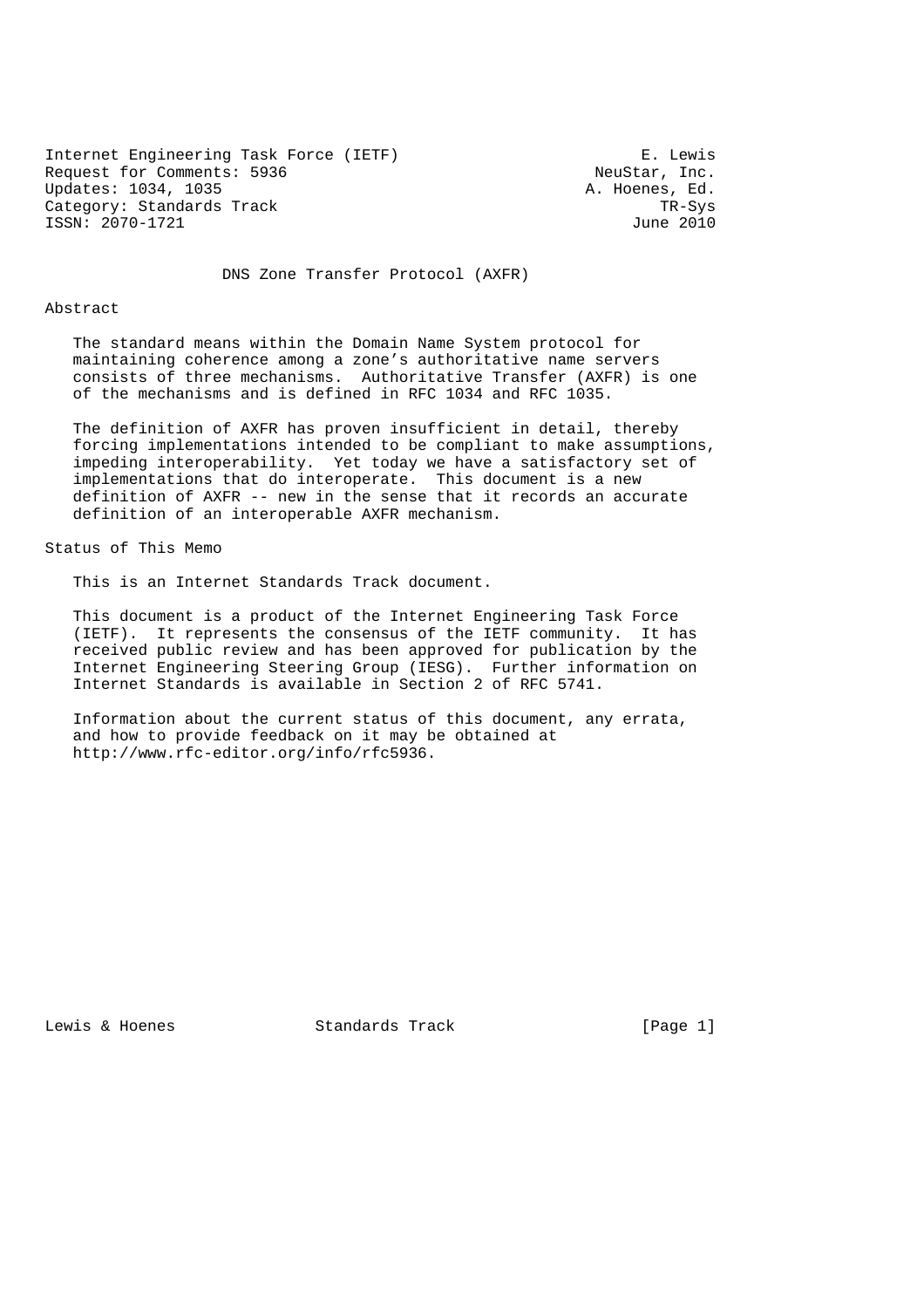Copyright Notice

 Copyright (c) 2010 IETF Trust and the persons identified as the document authors. All rights reserved.

 This document is subject to BCP 78 and the IETF Trust's Legal Provisions Relating to IETF Documents (http://trustee.ietf.org/license-info) in effect on the date of publication of this document. Please review these documents carefully, as they describe your rights and restrictions with respect to this document. Code Components extracted from this document must include Simplified BSD License text as described in Section 4.e of the Trust Legal Provisions and are provided without warranty as described in the Simplified BSD License.

 This document may contain material from IETF Documents or IETF Contributions published or made publicly available before November 10, 2008. The person(s) controlling the copyright in some of this material may not have granted the IETF Trust the right to allow modifications of such material outside the IETF Standards Process. Without obtaining an adequate license from the person(s) controlling the copyright in such materials, this document may not be modified outside the IETF Standards Process, and derivative works of it may not be created outside the IETF Standards Process, except to format it for publication as an RFC or to translate it into languages other than English.

Lewis & Hoenes **Standards Track** [Page 2]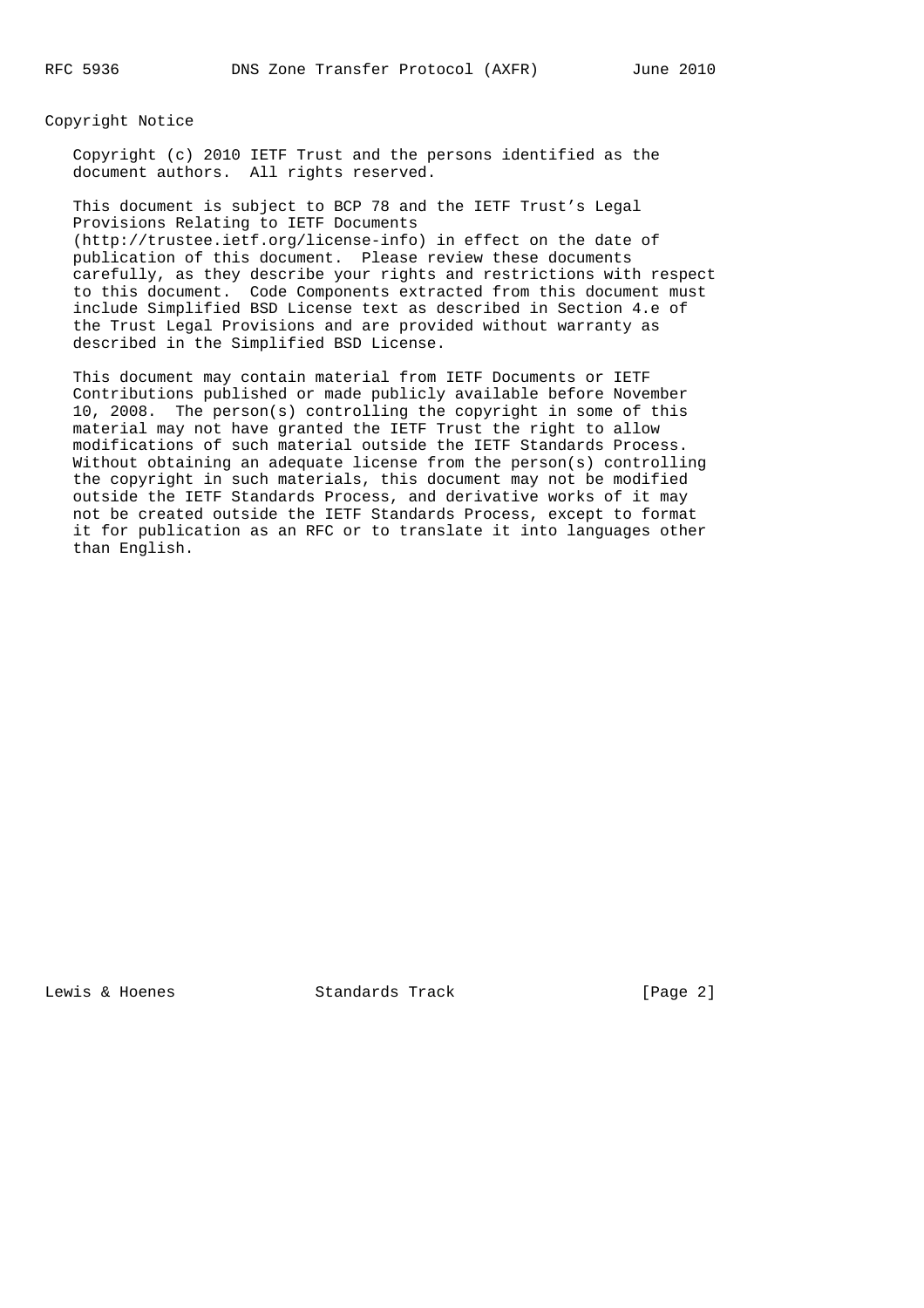# Table of Contents

|    | 1.4. Coverage and Relationship to Original AXFR Specification  5 |
|----|------------------------------------------------------------------|
|    |                                                                  |
|    |                                                                  |
|    |                                                                  |
|    |                                                                  |
|    |                                                                  |
|    |                                                                  |
|    |                                                                  |
|    |                                                                  |
|    |                                                                  |
|    |                                                                  |
|    |                                                                  |
|    | 2.2.4. Authority Section 14                                      |
|    | 2.2.5. Additional Section 14                                     |
|    |                                                                  |
|    |                                                                  |
|    |                                                                  |
|    |                                                                  |
|    |                                                                  |
|    |                                                                  |
|    |                                                                  |
|    |                                                                  |
|    |                                                                  |
|    |                                                                  |
|    |                                                                  |
|    |                                                                  |
|    |                                                                  |
|    |                                                                  |
|    |                                                                  |
|    |                                                                  |
|    |                                                                  |
|    |                                                                  |
| 9. |                                                                  |
|    | 10. Internationalization Considerations 25                       |
|    |                                                                  |
|    |                                                                  |
|    |                                                                  |
|    |                                                                  |
|    |                                                                  |

Lewis & Hoenes Standards Track [Page 3]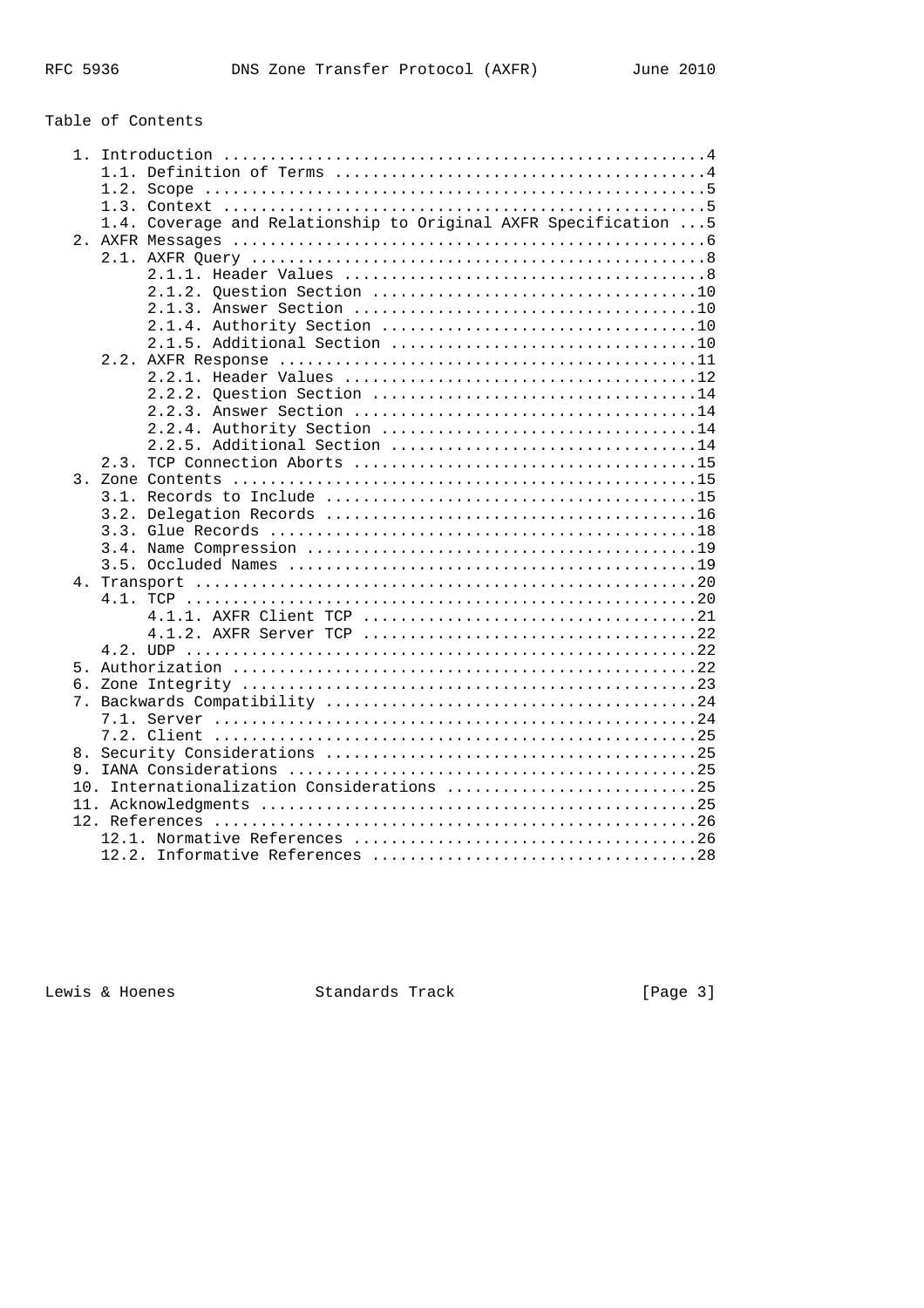# 1. Introduction

 The Domain Name System standard facilities for maintaining coherent servers for a zone consist of three elements. Authoritative Transfer (AXFR) is defined in "Domain Names - Concepts and Facilities" [RFC1034] (referred to in this document as RFC 1034) and "Domain Names - Implementation and Specification" [RFC1035] (henceforth RFC 1035). Incremental Zone Transfer (IXFR) is defined in "Incremental Zone Transfer in DNS" [RFC1995]. A mechanism for prompt notification of zone changes (NOTIFY) is defined in "A Mechanism for Prompt Notification of Zone Changes (DNS NOTIFY)" [RFC1996]. The goal of these mechanisms is to enable a set of DNS name servers to remain coherently authoritative for a given zone.

 This document re-specifies the AXFR mechanism as it is deployed in the Internet at large, hopefully with the precision expected from modern Internet Standards, and thereby updates RFC 1034 and RFC 1035.

# 1.1. Definition of Terms

 The key words "MUST", "MUST NOT", "REQUIRED", "SHALL", "SHALL NOT", "SHOULD", "SHOULD NOT", "RECOMMENDED", "MAY", and "OPTIONAL" in this document are to be interpreted as described in "Key words for use in RFCs to Indicate Requirement Levels" [BCP14].

 Use of "newer"/"new" and "older"/"old" DNS refers to implementations written after and prior to the publication of this document.

 "General-purpose DNS implementation" refers to DNS software developed for widespread use. This includes resolvers and servers freely accessible as libraries and standalone processes. This also includes proprietary implementations used only in support of DNS service offerings.

 "Turnkey DNS implementation" refers to custom-made, single-use implementations of DNS. Such implementations consist of software that employs the DNS protocol message format yet does not conform to the entire range of DNS functionality.

 The terms "AXFR session", "AXFR server", and "AXFR client" will be introduced in the first paragraph of Section 2, after some more context has been established.

Lewis & Hoenes Standards Track [Page 4]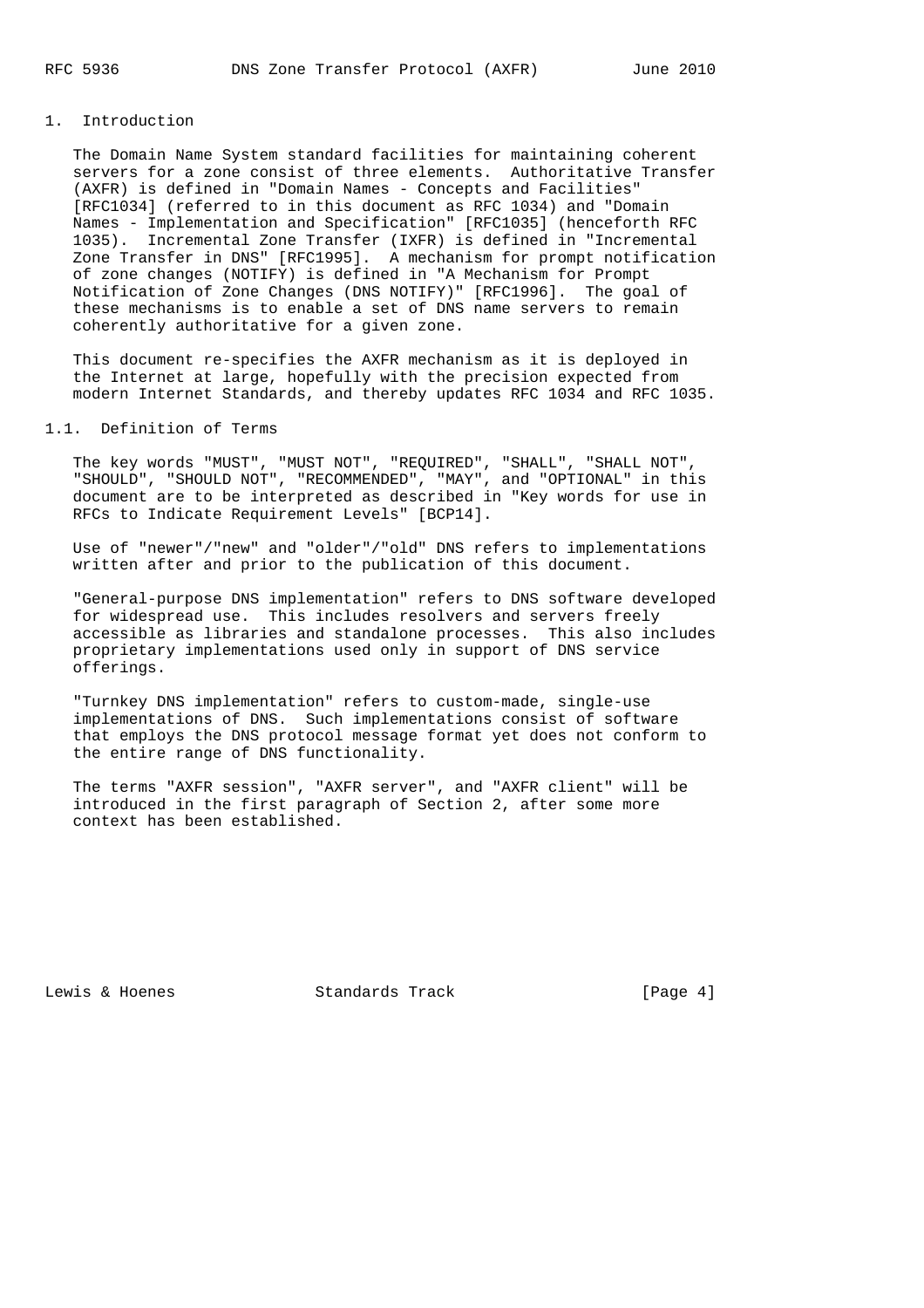# 1.2. Scope

 In general terms, authoritative name servers for a given zone can use various means to achieve coherency of the zone contents they serve. For example, there are DNS implementations that assemble answers from data stored in relational databases (as opposed to master files), relying on the database's non-DNS means to synchronize the database instances. Some of these non-DNS solutions interoperate in some fashion. However, AXFR, IXFR, and NOTIFY are the only protocol defined in-band mechanisms to provide coherence of a set of name servers, and they are the only mechanisms specified by the IETF.

 This document does not cover incoherent DNS situations. There are applications of the DNS in which servers for a zone are designed to be incoherent. For these configurations, a coherency mechanism as described here would be unsuitable.

 A DNS implementation is not required to support AXFR, IXFR, and NOTIFY, but it should have some means for maintaining name server coherency. A general-purpose DNS implementation will likely support AXFR (and in the same vein IXFR and NOTIFY), but turnkey DNS implementations may exist without AXFR.

1.3. Context

 Besides describing the mechanisms themselves, there is the context in which they operate to consider. In the initial specifications of AXFR (and IXFR and NOTIFY), little consideration was given to security and privacy issues. Since the original definition of AXFR, new opinions have appeared on the access to an entire zone's contents. In this document, the basic mechanisms will be discussed separately from the permission to use these mechanisms.

1.4. Coverage and Relationship to Original AXFR Specification

 This document concentrates on just the definition of AXFR. Any effort to update the specification of the IXFR or NOTIFY mechanisms is left to different documents.

 The original "specification" of the AXFR sub-protocol is scattered through RFC 1034 and RFC 1035. Section 2.2 of RFC 1035 (on page 5) depicts the scenario for which AXFR has been designed. Section 4.3.5 of RFC 1034 describes the zone synchronization strategies in general and rules for the invocation of a full zone transfer via AXFR; the fifth paragraph of that section contains a very short sketch of the AXFR protocol; Section 5.5 of RFC 2181 has corrected a significant flaw in that specification. Section 3.2.3 of RFC 1035 has assigned the code point for the AXFR QTYPE (see Section 2.1.2 below for more

Lewis & Hoenes Standards Track [Page 5]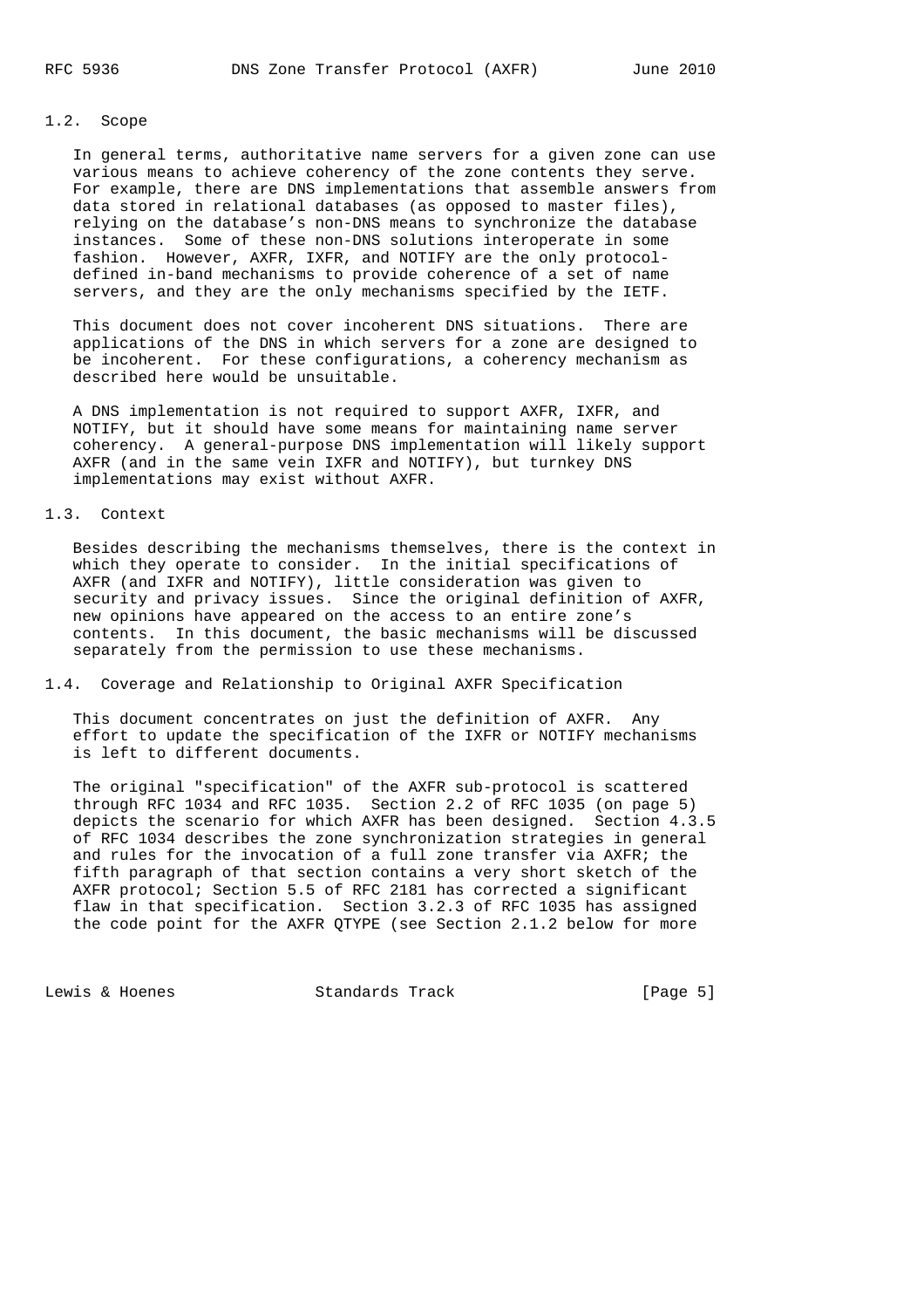details). Section 4.2 of RFC 1035 discusses how the DNS uses the transport layer and briefly explains why UDP transport is deemed inappropriate for AXFR; the last paragraph of Section 4.2.2 gives details regarding TCP connection management for AXFR. Finally, the second paragraph of Section 6.3 in RFC 1035 mandates server behavior when zone data changes occur during an ongoing zone transfer using AXFR.

 This document will update the specification of AXFR. To this end, it fully specifies the record formats and processing rules for AXFR, largely expanding on paragraph 5 of Section 4.3.5 of RFC 1034, and it details the transport considerations for AXFR, thus amending Section 4.2.2 of RFC 1035. Furthermore, it discusses backward-compatibility issues and provides policy/management considerations, as well as specific security considerations for AXFR. The goal of this document is to define AXFR as it is understood by the DNS community to exist today.

# 2. AXFR Messages

 An AXFR session consists of an AXFR query message and the sequence of AXFR response messages returned for it. In this document, the AXFR client is the sender of the AXFR query, and the AXFR server is the responder. (Use of terms such as master, slave, primary, and secondary are not important for defining AXFR.) The use of the word "session" without qualification refers to an AXFR session.

 An important aspect to keep in mind is that the definition of AXFR is restricted to TCP [RFC0793] (see Section 4 for details). The design of the AXFR process has certain inherent features that are not easily ported to UDP [RFC0768].

 The basic format of an AXFR message is the DNS message as defined in Section 4 ("MESSAGES") of RFC 1035 [RFC1035], updated by the following documents.

o The "Basic" DNS specification:

- "A Mechanism for Prompt Notification of Zone Changes (DNS NOTIFY)" [RFC1996]
- "Dynamic Updates in the Domain Name System (DNS UPDATE)" [RFC2136]
- "Clarifications to the DNS Specification" [RFC2181]
- "Extension Mechanisms for DNS (EDNS0)" [RFC2671]

Lewis & Hoenes Standards Track [Page 6]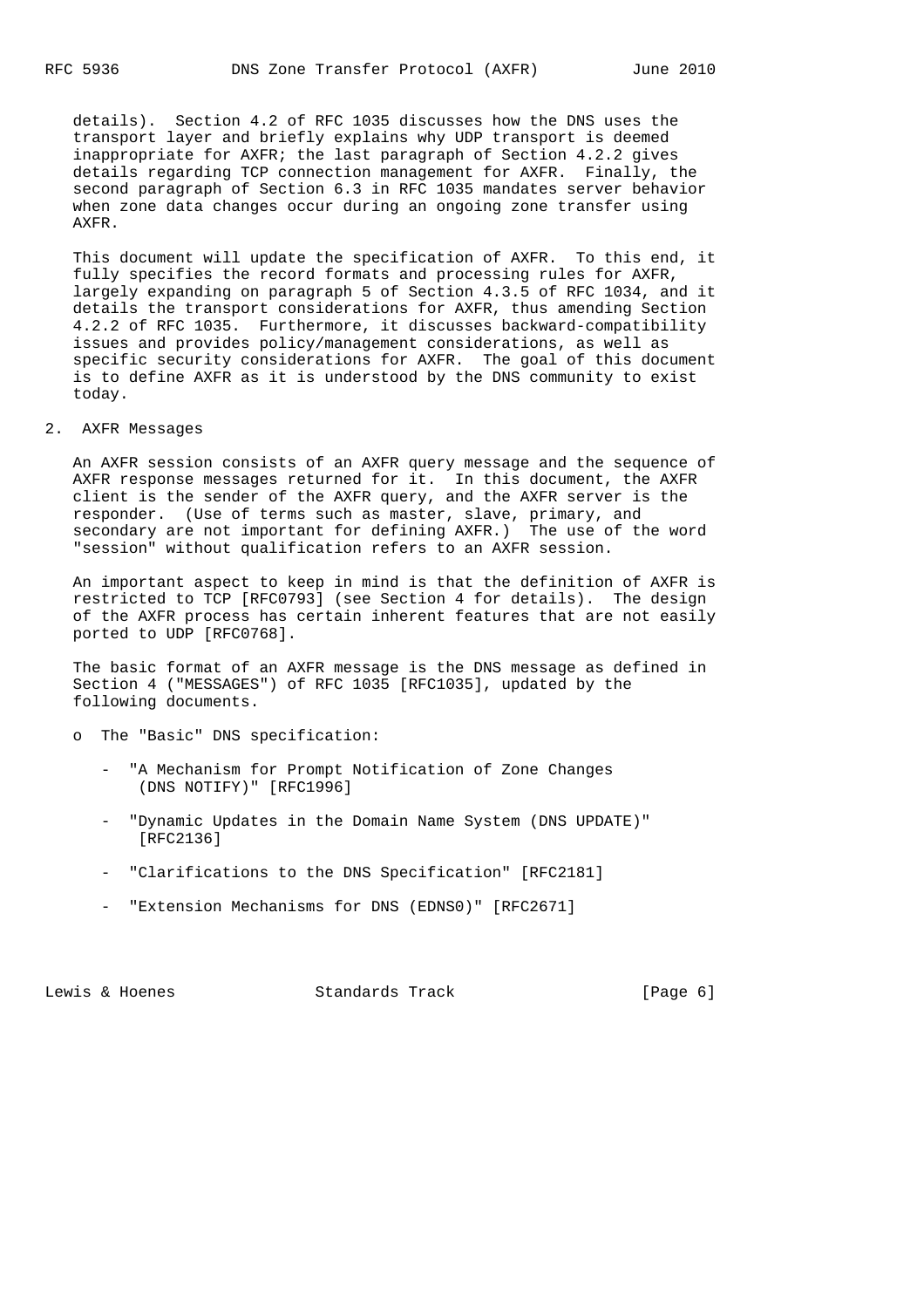- "Secret Key Transaction Authentication for DNS (TSIG)" [RFC2845]
- "Secret Key Establishment for DNS (TKEY RR)" [RFC2930]
- "Obsoleting IQUERY" [RFC3425]
- "Handling of Unknown DNS Resource Record (RR) Types" [RFC3597]
- "HMAC SHA (Hashed Message Authentication Code, Secure Hash Algorithm) TSIG Algorithm Identifiers" [RFC4635]
- "Domain Name System (DNS) IANA Considerations" [RFC5395]
- o Further additions related to the DNS Security Extensions (DNSSEC), defined in these base documents:
	- "DNS Security Introduction and Requirements" [RFC4033]
	- "Resource Records for the DNS Security Extensions" [RFC4034]
	- "Protocol Modifications for the DNS Security Extensions" [RFC4035]
	- "Use of SHA-256 in DNSSEC Delegation Signer (DS) Resource Records (RRs)" [RFC4509]
	- "DNS Security (DNSSEC) Hashed Authenticated Denial of Existence" [RFC5155]
	- "Use of SHA-2 Algorithms with RSA in DNSKEY and RRSIG Resource Records for DNSSEC" [RFC5702]
	- "Clarifications and Implementation Notes for DNSSECbis" [DNSSEC-U]

 These documents contain information about the syntax and semantics of DNS messages. They do not interfere with AXFR but are also helpful in understanding what will be carried via AXFR.

 For convenience, the synopsis of the DNS message header from [RFC5395] (and the IANA registry for DNS Parameters [DNSVALS]) is reproduced here informally:

Lewis & Hoenes 6 and Standards Track [Page 7]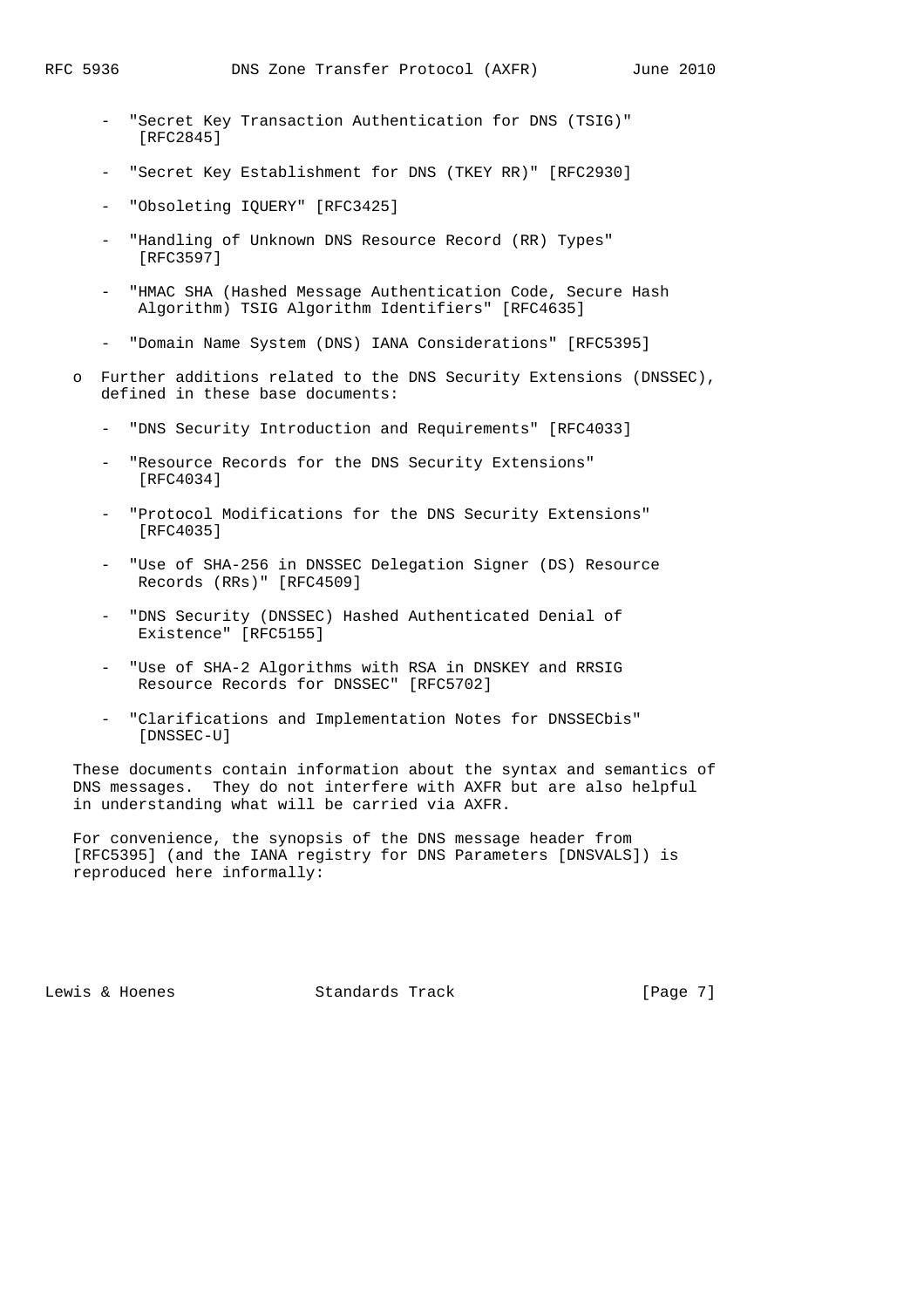| $\overline{\mathbf{3}}$<br>2<br>O | 8<br>7<br>4<br>5.<br>9<br>6<br>12 13<br>14<br>1 O                                         | -15 |
|-----------------------------------|-------------------------------------------------------------------------------------------|-----|
| +--+--+--+--+                     | --+--+--+--+--+--+--+--+<br>-+--+--<br>TD                                                 |     |
| +--+--+<br>QR<br>+--+--+--+--     | $- + - - +$<br>-+--+--+--+<br>OpCode  AA TC RD RA Z AD CD <br>RCODE<br>--+--+--+--+--+--+ |     |
| +--+--+--+                        | ODCOUNT/ZOCOUNT<br>--+--+--+--+--+-<br>-+--+--+--+--+-                                    |     |
|                                   | ANCOUNT/PRCOUNT                                                                           |     |
|                                   | NSCOUNT/UPCOUNT<br>--+--+                                                                 |     |
|                                   | ARCOUNT                                                                                   |     |
|                                   |                                                                                           |     |

 This document makes use of the field names as they appear in this diagram. The names of sections in the body of DNS messages are capitalized in this document for clarity, e.g., "Additional section".

 The DNS message size limit from [RFC1035] for DNS over UDP (and its extension via the EDNS0 mechanism specified in [RFC2671]) is not relevant for AXFR, as explained in Section 4. The upper limit on the permissible size of a DNS message over TCP is only restricted by the TCP framing defined in Section 4.2.2 of RFC 1035, which specifies a two-octet message length field, understood to be unsigned, and thus causing a limit of 65535 octets. This limit is not changed by EDNS0.

 Note that the TC (truncation) bit is never set by an AXFR server nor considered/read by an AXFR client.

# 2.1. AXFR Query

 An AXFR query is sent by a client whenever there is a reason to ask. This might be because of scheduled or triggered zone maintenance activities (see Section 4.3.5 of RFC 1034 and DNS NOTIFY [RFC1996], respectively) or as a result of a command line request, say for debugging.

### 2.1.1. Header Values

These are the DNS message header values for an AXFR query.

| ΤD     | Selected by client; see Note a) |
|--------|---------------------------------|
| OR.    | MUST be 0 (Ouery)               |
| OPCODE | MUST be 0 (Standard Ouery)      |

Lewis & Hoenes **Standards Track** [Page 8]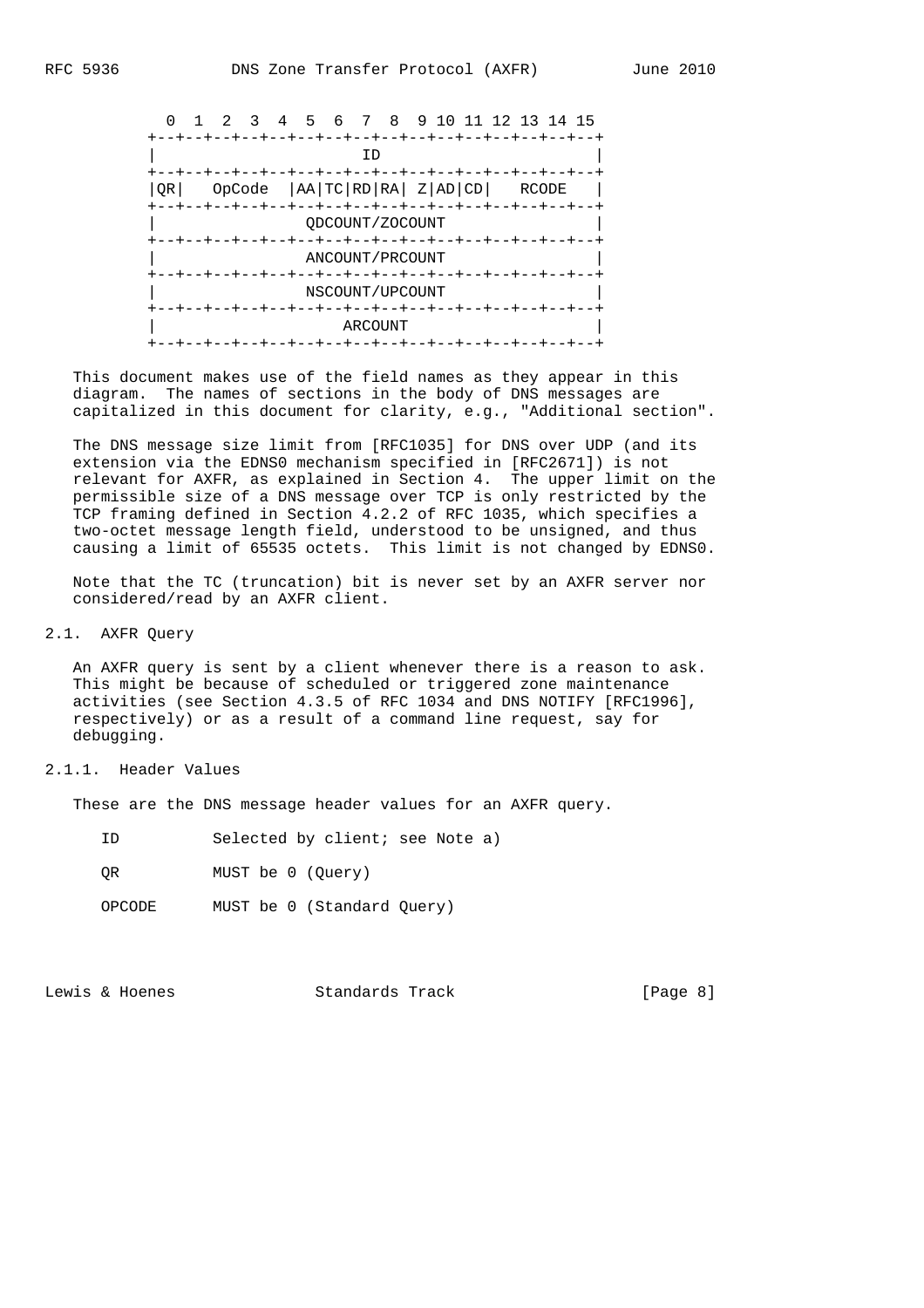| Flaqs:    |                                                        |
|-----------|--------------------------------------------------------|
| AA        | " $n/a$ " -- see Note b)                               |
| ТC        | " $n/a$ " -- see Note b)                               |
| <b>RD</b> | " $n/a$ " -- see Note b)                               |
| RA        | " $n/a$ " -- see Note b)                               |
| Z         | " $mbz$ " -- see Note c)                               |
| AD        | " $n/a$ " -- see Note b)                               |
| CD        | " $n/a$ " -- see Note b)                               |
| RCODE     | MUST be 0 (No error)                                   |
| ODCOUNT   | Number of entries in Ouestion section; MUST be 1       |
| ANCOUNT   | Number of entries in Answer section;<br>MUST be 0      |
| NSCOUNT   | Number of entries in Authority section; MUST be 0      |
| ARCOUNT   | Number of entries in Additional section -- see Note d) |

Notes:

 a) Set to any value that the client is not already using with the same server. There is no specific means for selecting the value in this field. (Recall that AXFR is done only via TCP connections -- see Section 4, "Transport".)

 A server MUST reply using messages that use the same message ID to allow a client to have multiple queries outstanding concurrently over the same TCP connection -- see Note a) in Section 2.2.1 for more details.

- b) "n/a" -- The value in this field has no meaning in the context of AXFR query messages. For the client, it is RECOMMENDED that the value be zero. The server MUST ignore this value.
- c) "mbz" -- The client MUST set this bit to 0; the server MUST ignore it.
- d) The client MUST set this field to the number of resource records it places into the Additional section. In the absence of explicit specification of new RRs to be carried in the Additional section of AXFR queries, the value MAY be 0, 1, or 2. See Section 2.1.5, "Additional Section", for details on the currently applicable RRs.

Lewis & Hoenes Standards Track [Page 9]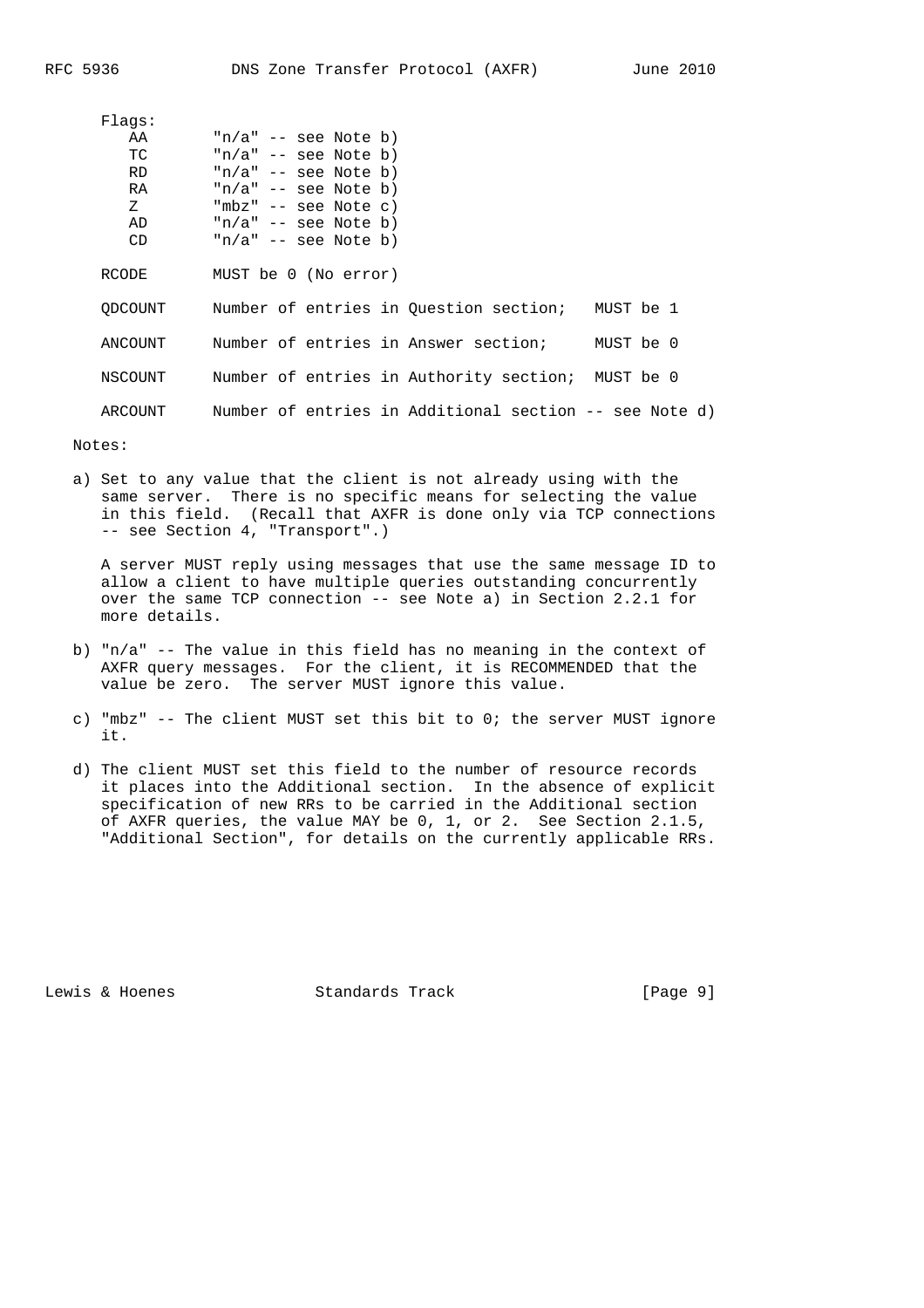2.1.2. Question Section

 The Question section of the AXFR query MUST conform to Section 4.1.2 of RFC 1035, and contain a single resource record with the following values:

QNAME the name of the zone requested

 QTYPE AXFR (= 252), the pseudo-RR type for zone transfer [DNSVALS]

QCLASS the class of the zone requested [DNSVALS]

#### 2.1.3. Answer Section

The Answer section MUST be empty.

2.1.4. Authority Section

The Authority section MUST be empty.

2.1.5. Additional Section

 Currently, two kinds of resource records are defined that can appear in the Additional section of AXFR queries and responses: EDNS and DNS transaction security. Future specifications defining RRs that can be carried in the Additional section of normal DNS transactions need to explicitly describe their use with AXFR, should that be desired.

 The client MAY include one OPT resource record [RFC2671]. If the server does not support EDNS0, the client MUST send this section without an OPT resource record if there is a retry. However, the protocol does not define an explicit indication that the server does not support EDNS0; that needs to be inferred by the client. Often, the server will return a FormErr(1) that might be related to the OPT resource record. Note that, at the time of this writing, only the EXTENDED-RCODE field of the OPT RR is meaningful in the context of AXFR; future specifications of EDNS flags and/or EDNS options must describe their usage in the context of AXFR, if applicable.

 The client MAY include one transaction integrity and authentication resource record, currently a choice of TSIG [RFC2845] or SIG(0) [RFC2931]. If the server has indicated that it does not recognize the resource record, and that the error is indeed caused by the resource record, the client probably should not try again. Removing the security data in the face of an obstacle ought to only be done with full awareness of the implication of doing so.

Lewis & Hoenes Standards Track [Page 10]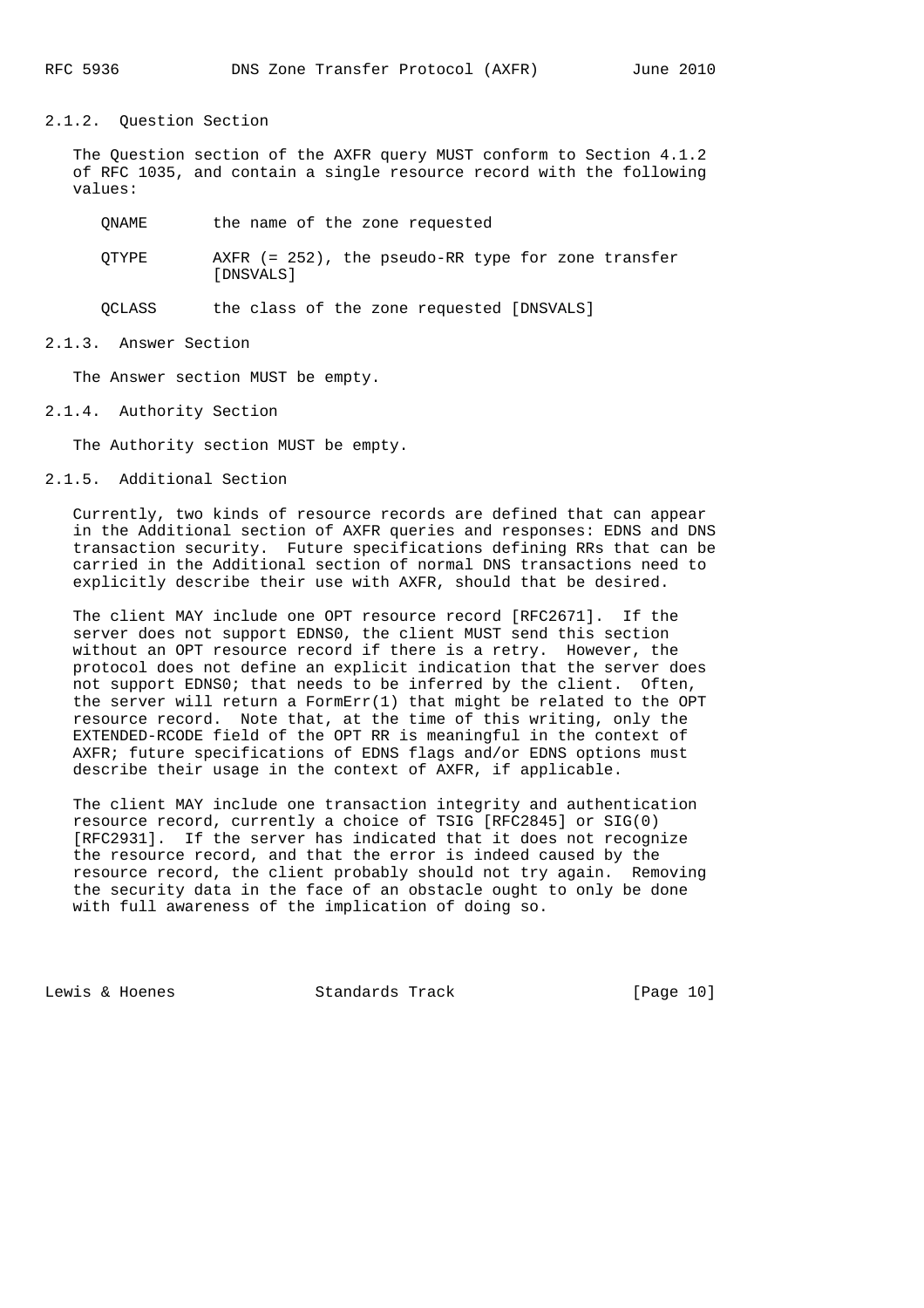In general, if an AXFR client is aware that an AXFR server does not support a particular mechanism, the client SHOULD NOT attempt to engage the server using the mechanism (or engage the server at all). A client could become aware of a server's abilities via a configuration setting or via some other (as yet) undefined means.

 The range of permissible resource records that MAY appear in the Additional section might change over time. If either a change to an existing resource record (like the OPT RR for EDNS) is made or a new Additional section record is created, the new definitions ought to include a discussion on the applicability and impact upon AXFR. Future resource records residing in the Additional section might have an effect that is orthogonal to AXFR, and so can ride through the session as opaque data. In this case, a "wise" implementation ought to be able to pass these records through without disruption.

### 2.2. AXFR Response

 The AXFR response will consist of one or more messages. The special case of a server closing the TCP connection without sending an AXFR response is covered in Section 2.3.

 An AXFR response that is transferring the zone's contents will consist of a series (which could be a series of length 1) of DNS messages. In such a series, the first message MUST begin with the SOA resource record of the zone, and the last message MUST conclude with the same SOA resource record. Intermediate messages MUST NOT contain the SOA resource record. The AXFR server MUST copy the Question section from the corresponding AXFR query message into the first response message's Question section. For subsequent messages, it MAY do the same or leave the Question section empty.

 The AXFR protocol treats the zone contents as an unordered collection (or to use the mathematical term, a "set") of RRs. Except for the requirement that the transfer must begin and end with the SOA RR, there is no requirement to send the RRs in any particular order or grouped into response messages in any particular way. Although servers typically do attempt to send related RRs (such as the RRs forming an RRset, and the RRsets of a name) as a contiguous group or, when message space allows, in the same response message, they are not required to do so, and clients MUST accept any ordering and grouping of the non-SOA RRs. Each RR SHOULD be transmitted only once, and AXFR clients MUST ignore any duplicate RRs received.

 Each AXFR response message SHOULD contain a sufficient number of RRs to reasonably amortize the per-message overhead, up to the largest number that will fit within a DNS message (taking the required content of the other sections into account, as described below).

Lewis & Hoenes Standards Track [Page 11]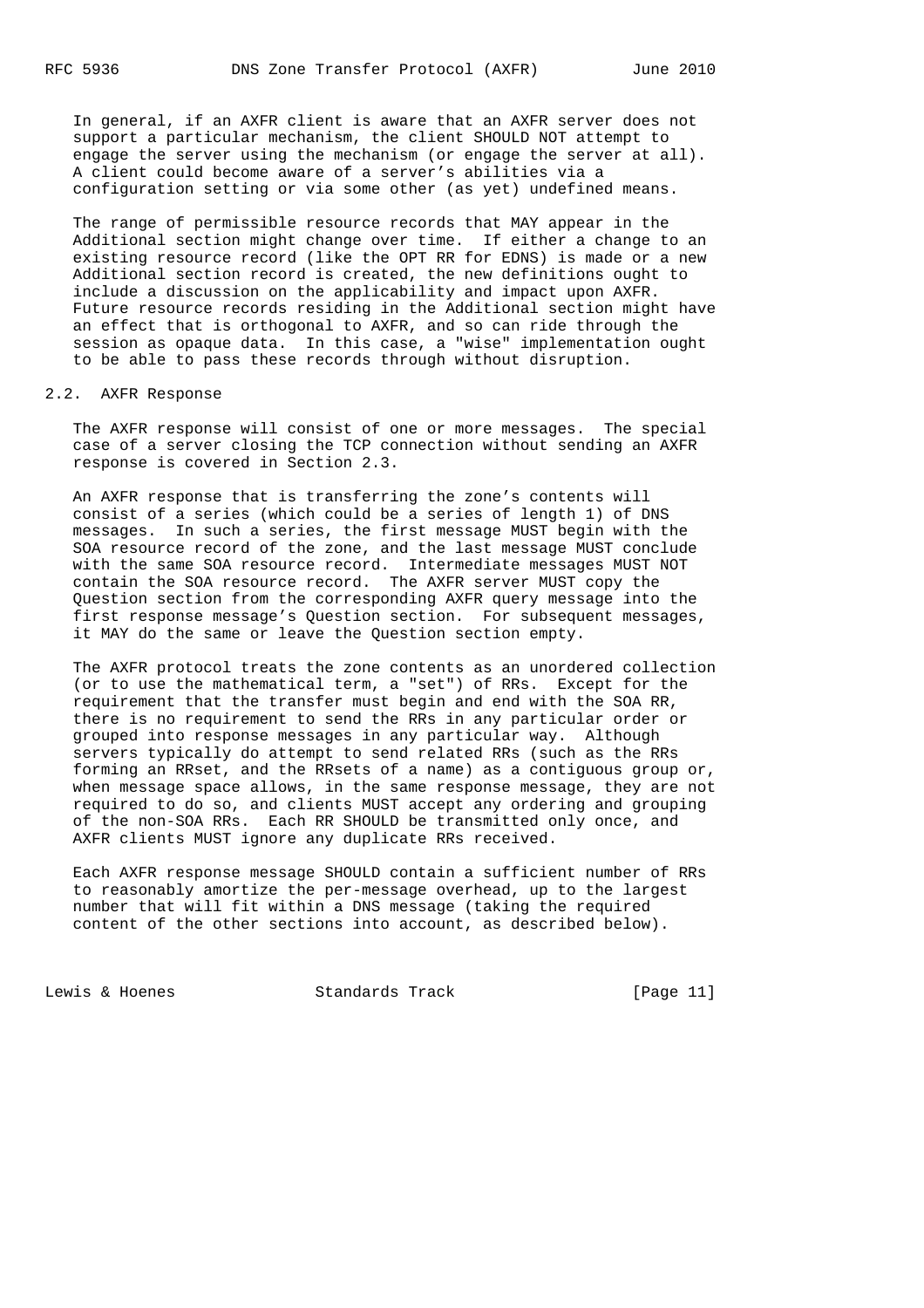Some old AXFR clients expect each response message to contain only a single RR. To interoperate with such clients, the server MAY restrict response messages to a single RR. As there is no standard way to automatically detect such clients, this typically requires manual configuration at the server.

 To indicate an error in an AXFR response, the AXFR server sends a single DNS message when the error condition is detected, with the response code set to the appropriate value for the condition encountered. Such a message terminates the AXFR session; it MUST contain a copy of the Question section from the AXFR query in its Question section, but the inclusion of the terminating SOA resource record is not necessary.

 An AXFR server may send a number of AXFR response messages free of an error condition before it sends the message indicating an error.

# 2.2.1. Header Values

These are the DNS message header values for AXFR responses.

| ID.                                              | MUST be copied from request $-$ see Note a)                                                                                                                                                                                         |
|--------------------------------------------------|-------------------------------------------------------------------------------------------------------------------------------------------------------------------------------------------------------------------------------------|
| QR                                               | MUST be 1 (Response)                                                                                                                                                                                                                |
| OPCODE                                           | MUST be 0 (Standard Query)                                                                                                                                                                                                          |
| Flaqs:<br>AA<br>TC<br>RD<br>RA<br>Z.<br>AD<br>CD | normally $1$ -- see Note b)<br>MUST be 0 (Not truncated)<br>RECOMMENDED: copy request's value; MAY be set to 0<br>SHOULD be $0$ -- see Note c)<br>" $mbz$ " -- see Note d)<br>"mbz" $--$ see Note $d$ )<br>" $mbz$ " -- see Note d) |
| RCODE                                            | See Note e)                                                                                                                                                                                                                         |
| ODCOUNT                                          | MUST be 1 in the first message;<br>MUST be 0 or 1 in all following messages;<br>MUST be 1 if RCODE indicates an error                                                                                                               |
| ANCOUNT                                          | See Note f)                                                                                                                                                                                                                         |
| NSCOUNT                                          | MUST be 0                                                                                                                                                                                                                           |
| ARCOUNT                                          | See Note $q$ )                                                                                                                                                                                                                      |
|                                                  |                                                                                                                                                                                                                                     |

Lewis & Hoenes Standards Track [Page 12]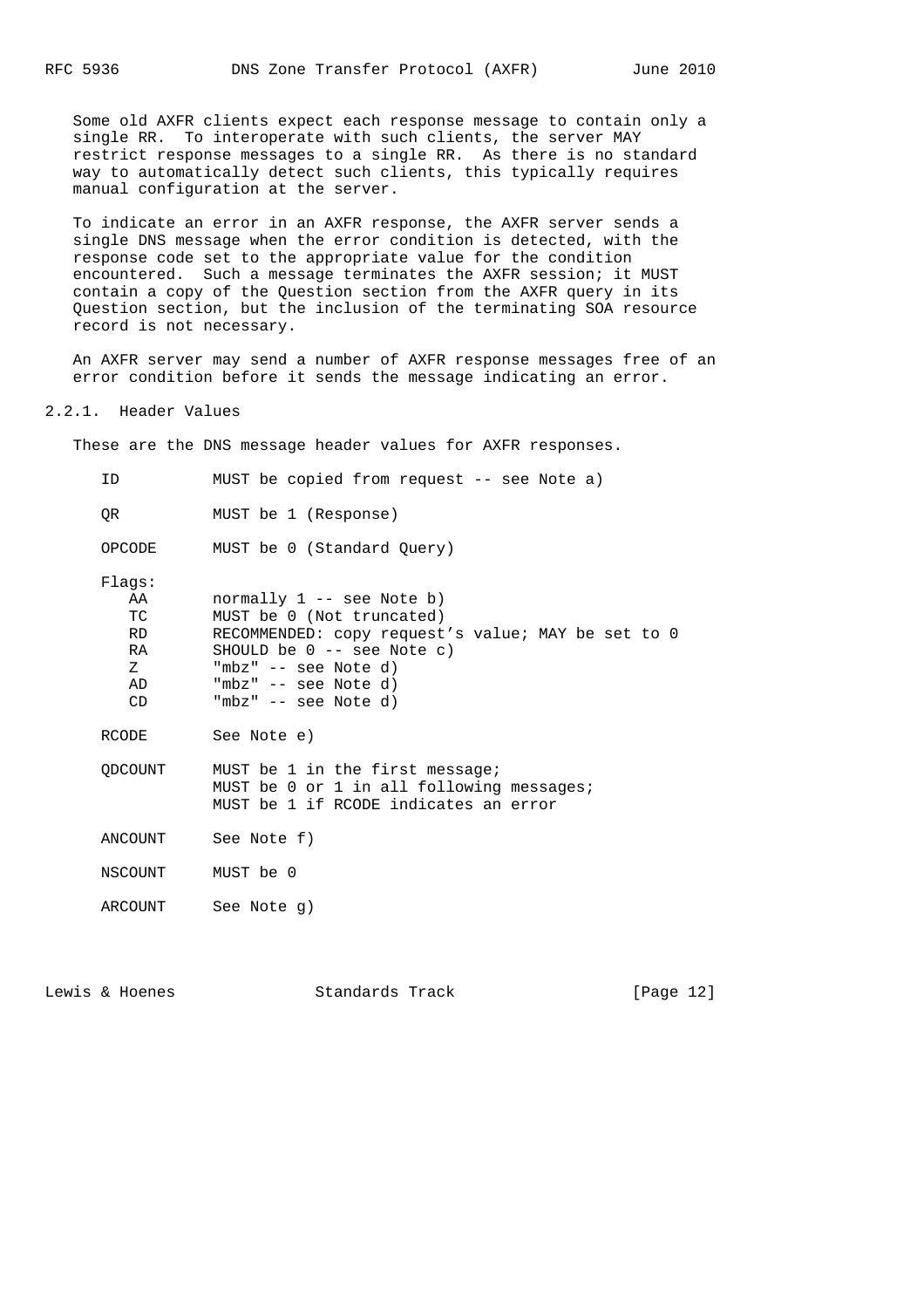Notes:

 a) Because some old implementations behave differently than is now desired, the requirement on this field is stated in detail. New DNS servers MUST set this field to the value of the AXFR query ID in each AXFR response message for the session. AXFR clients MUST be able to manage sessions resulting from the issuance of multiple outstanding queries, whether AXFR queries or other DNS queries. A client SHOULD discard responses that do not correspond (via the message ID) to any outstanding queries.

 Unless the client is sure that the server will consistently set the ID field to the query's ID, the client is NOT RECOMMENDED to issue any other queries until the end of the zone transfer. A client MAY become aware of a server's abilities via a configuration setting.

- b) If the RCODE is 0 (no error), then the AA bit MUST be 1. For any other value of RCODE, the AA bit MUST be set according to the rules for that error code. If in doubt, it is RECOMMENDED that it be set to 1. It is RECOMMENDED that the value be ignored by the AXFR client.
- c) It is RECOMMENDED that the server set the value to  $0$ ; the client MUST ignore this value.

 The server MAY set this value according to the local policy regarding recursive service, but doing so might confuse the interpretation of the response, as AXFR cannot be retrieved recursively. A client MAY note the server's policy regarding recursive service from this value, but SHOULD NOT conclude that the AXFR response was obtained recursively, even if the RD bit was 1 in the query.

- d) "mbz" -- The server MUST set this bit to 0; the client MUST ignore it.
- e) In the absence of an error, the server MUST set the value of this field to NoError(0). If a server is not authoritative for the queried zone, the server SHOULD set the value to NotAuth(9). (Reminder: Consult the appropriate IANA registry [DNSVALS].) If a client receives any other value in response, it MUST act according to the error. For example, a malformed AXFR query or the presence of an OPT resource record sent to an old server will result in a FormErr(1) value. This value is not set as part of the AXFR specific response processing. The same is true for other values indicating an error.

Lewis & Hoenes Standards Track [Page 13]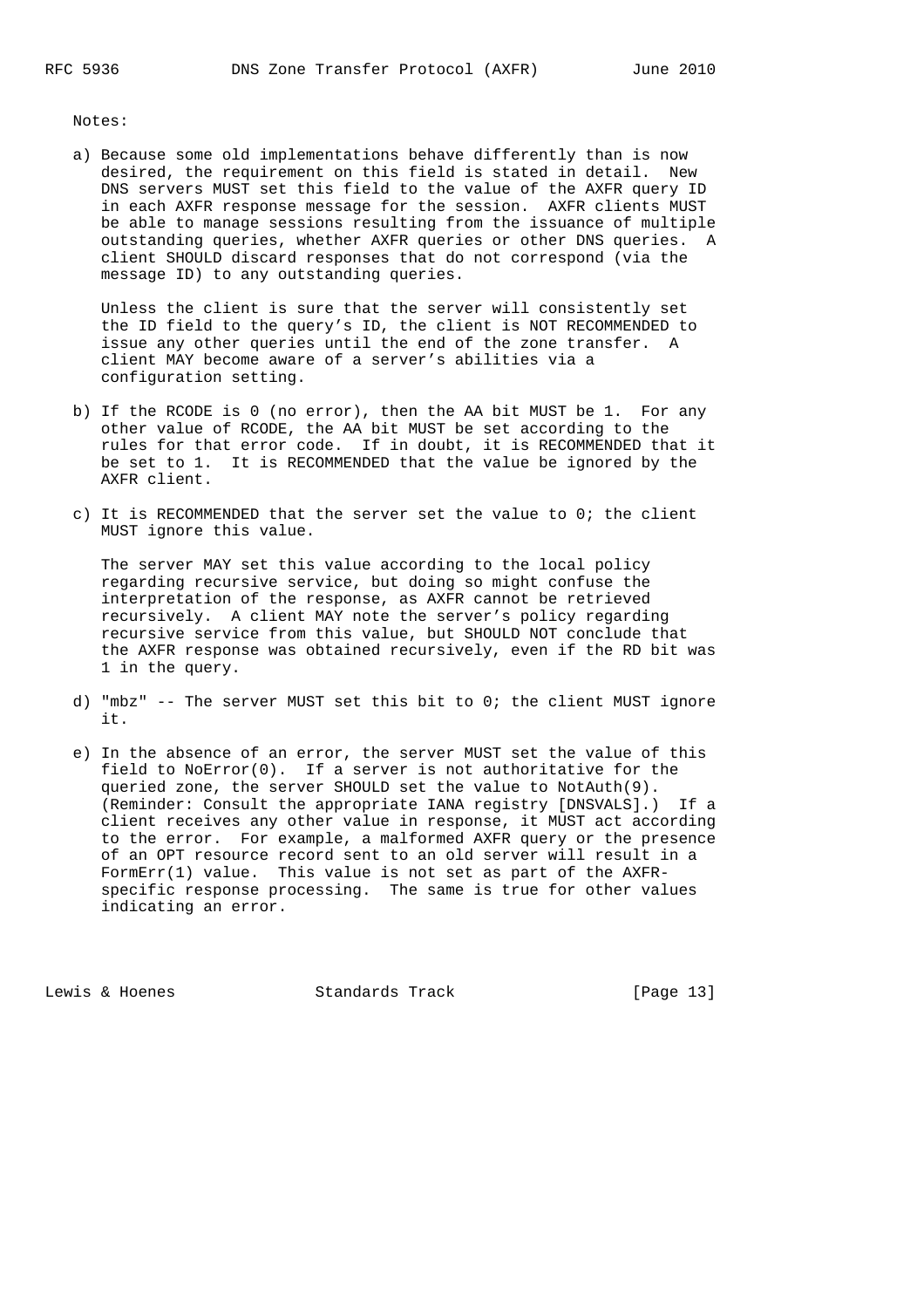- f) The count of answer records MUST equal the number of resource records in the AXFR Answer section. When a server is aware that a client will only accept response messages with a single resource record, then the value MUST be 1. A server MAY be made aware of a client's limitations via configuration data.
- g) The server MUST set this field to the number of resource records it places into the Additional section. In the absence of explicit specification of new RRs to be carried in the Additional section of AXFR response messages, the value MAY be 0, 1, or 2. See Section 2.1.5 above for details on the currently applicable RRs and Section 2.2.5 for additional considerations specific to AXFR servers.

### 2.2.2. Question Section

 In the first response message, this section MUST be copied from the query. In subsequent messages, this section MAY be copied from the query, or it MAY be empty. However, in an error response message (see Section 2.2), this section MUST be copied as well. The content of this section MAY be used to determine the context of the message, that is, the name of the zone being transferred.

2.2.3. Answer Section

 The Answer section MUST be populated with the zone contents. See Section 3 below on encoding zone contents.

2.2.4. Authority Section

The Authority section MUST be empty.

2.2.5. Additional Section

 The contents of this section MUST follow the guidelines for the OPT, TSIG, and SIG(0) RRs, or whatever other future record is possible here. The contents of Section 2.1.5 apply analogously as well.

The following considerations specifically apply to AXFR responses:

 If the client has supplied an EDNS OPT RR in the AXFR query and if the server supports EDNS as well, it SHOULD include one OPT RR in the first response message and MAY do so in subsequent response messages (see Section  $2.2$ ); the specifications of EDNS options to be carried in the OPT RR may impose stronger requirements.

Lewis & Hoenes Standards Track [Page 14]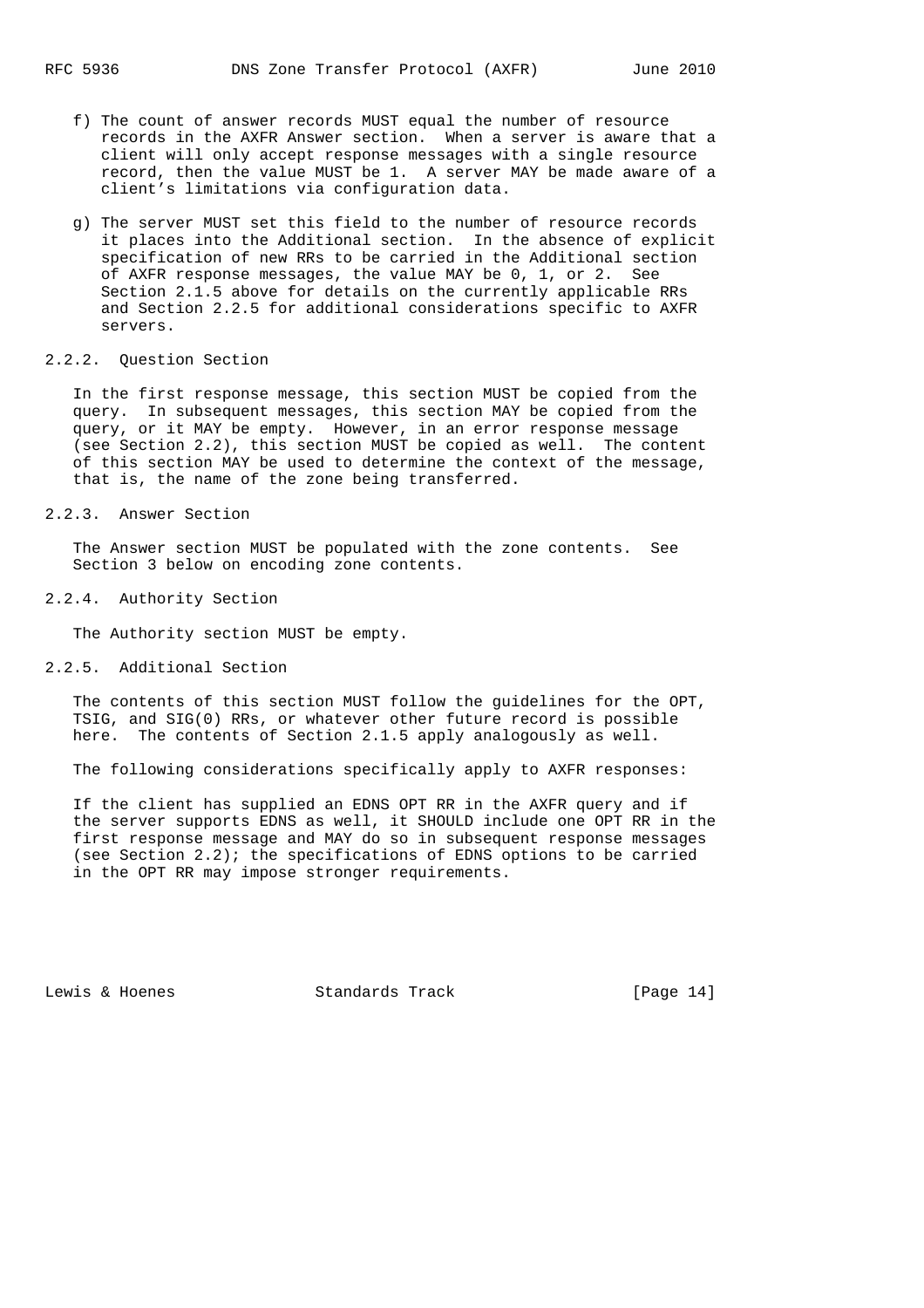If the client has supplied a transaction security resource record (currently a choice of TSIG and SIG(0)) and the server supports the method chosen by the client, it MUST place the corresponding resource record into the AXFR response message(s), according to the rules specified for that method.

# 2.3. TCP Connection Aborts

 If an AXFR client sends a query on a TCP connection and the connection is closed at any point, the AXFR client MUST consider the AXFR session terminated. The message ID MAY be used again on a new connection, even if the question and AXFR server are the same.

 Facing a dropped connection, a client SHOULD try to make some determination as to whether the connection closure was the result of network activity or due to a decision by the AXFR server. This determination is not an exact science. It is up to the AXFR client to react, but the implemented reaction SHOULD NOT be either an endless cycle of retries or an increasing (in frequency) retry rate.

 An AXFR server implementer should take into consideration the dilemma described above when a connection is closed with an outstanding query in the pipeline. For this reason, a server ought to reserve this course of action for situations in which it believes beyond a doubt that the AXFR client is attempting abusive behavior.

## 3. Zone Contents

 The objective of the AXFR session is to request and transfer the contents of a zone, in order to permit the AXFR client to faithfully reconstruct the zone as it exists at the primary server for the given zone serial number. The word "exists" here designates the externally visible behavior, i.e., the zone content that is being served (handed out to clients) -- not its persistent representation in a zone file or database used by the server -- and that for consistency should be served subsequently by the AXFR client in an identical manner.

 Over time the definition of a zone has evolved from denoting a static set of records to also cover a dynamically updated set of records, and then a potentially continually regenerated set of records (e.g., RRs synthesized "on the fly" from rule sets or database lookup results in other forms than RR format) as well.

# 3.1. Records to Include

 In the Answer section of AXFR response messages, the resource records within a zone for the given serial number MUST appear. The definition of what belongs in a zone is described in RFC 1034,

Lewis & Hoenes Standards Track [Page 15]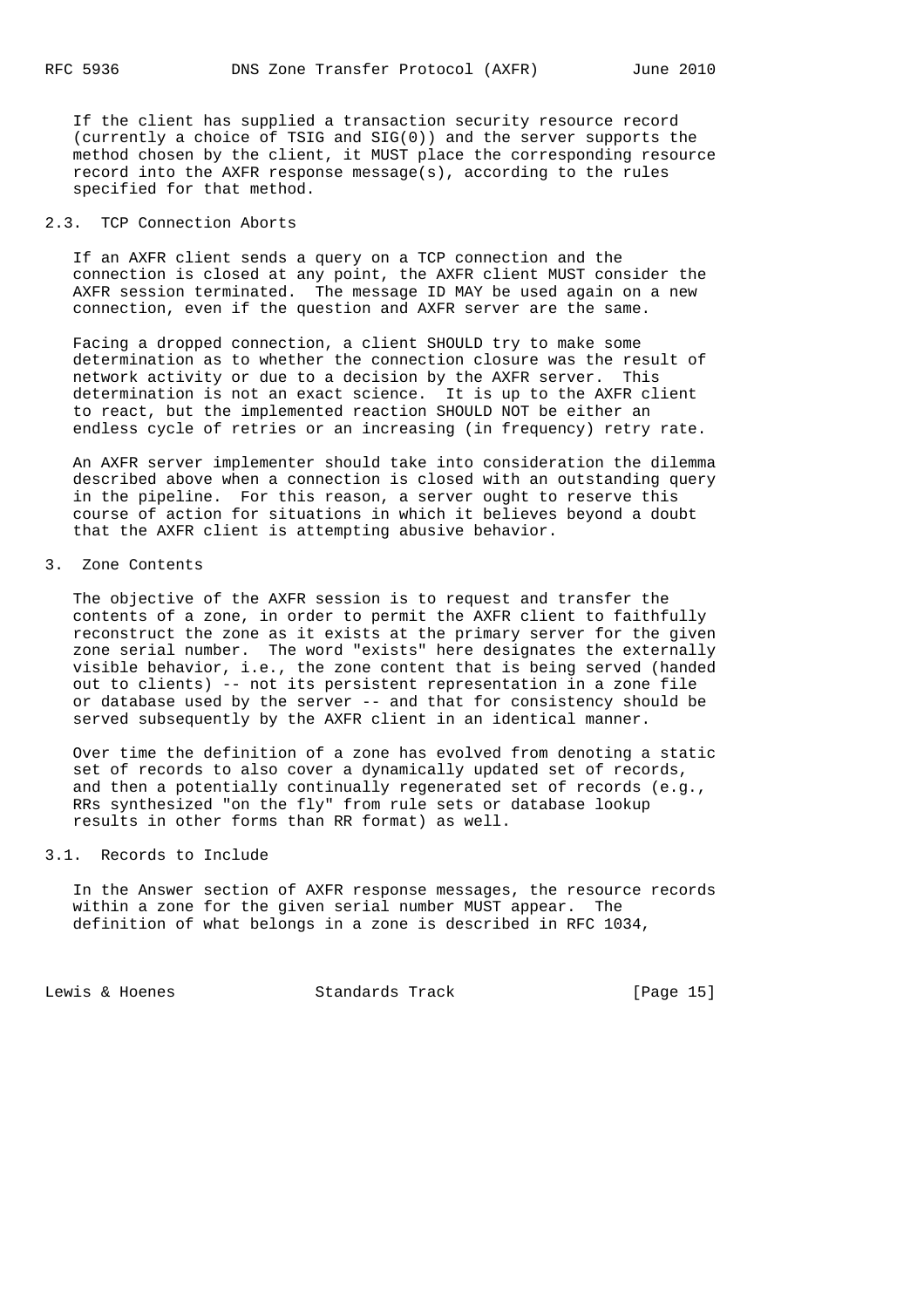Section 4.2, "How the database is divided into zones" (in particular Section 4.2.1, "Technical considerations"), and it has been clarified in Section 6 of RFC 2181.

 Zones for which it is impractical to list the entire zone for a serial number are not suitable for AXFR retrieval. A typical (but not limiting) description of such a zone is a zone consisting of responses generated via other database lookups and/or computed based upon ever-changing data.

### 3.2. Delegation Records

 In Section 4.2.1 of RFC 1034, this text appears (keep in mind that the "should" in the quotation predates [BCP14], cf. Section 1.1):

 The RRs that describe cuts ... should be exactly the same as the corresponding RRs in the top node of the subzone.

 There has been some controversy over this statement and the impact on which NS resource records are included in a zone transfer.

 The phrase "that describe cuts" is a reference to the NS set and applicable glue records. It does not mean that the cut point and apex resource records are identical. For example, the SOA resource record is only found at the apex. The discussion here is restricted to just the NS resource record set and glue, as these "describe cuts".

 DNSSEC resource records have special specifications regarding their occurrence at a zone cut and the apex of a zone. This was first described in Sections 5.3 ff. and 6.2 of RFC 2181 (for the initial specification of DNSSEC), which parts of RFC 2181 now in fact are historical. The current DNSSEC core document set (see second bullet in Section 2 above) gives the full details for DNSSEC(bis) resource record placement, and Section 3.1.5 of RFC 4035 normatively specifies their treatment during AXFR; the alternate NSEC3 resource record defined later in RFC 5155 behaves identically to the NSEC RR, for the purpose of AXFR.

Informally:

- o The DS RRSet only occurs at the parental side of a zone cut and is authoritative data in the parent zone, not the secure child zone.
- o The DNSKEY RRSet only occurs at the apex of a signed zone and is part of the authoritative data of the zone it serves.

Lewis & Hoenes Standards Track [Page 16]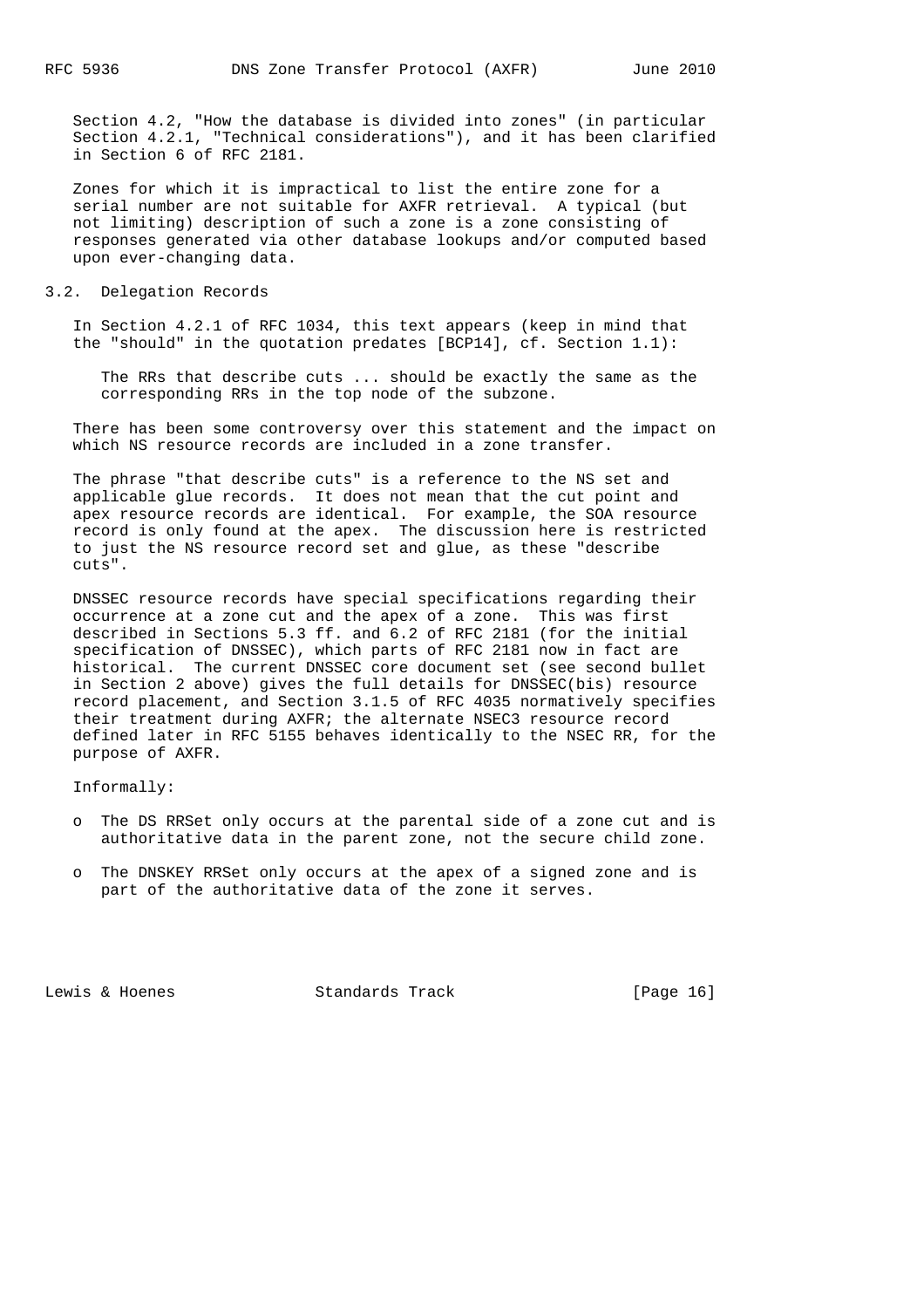- o Independent RRSIG RRSets occur at the signed parent side of a zone cut and at the apex of a signed zone; they are authoritative data in the respective zone; simple queries for RRSIG resource records may return both RRSets at once if the same server is authoritative for the parent zone and the child zone (Section 3.1.5 of RFC 4035 describes how to distinguish these RRs); this seeming ambiguity does not occur for AXFR, since each such RRSIG RRset belongs to a single zone.
- o Different NSEC [RFC4034] (or NSEC3 [RFC5155]) resource records equally may occur at the parental side of a zone cut and at the apex of a zone; each such resource record belongs to exactly one of these zones and is to be included in the AXFR of that zone.

 One issue is that in operations there are times when the NS resource records for a zone might be different at a cut point in the parent and at the apex of a zone. Sometimes this is the result of an error, and sometimes it is part of an ongoing change in name servers. The DNS protocol is robust enough to overcome inconsistencies up to (but not including) there being no parent-indicated NS resource record referencing a server that is able to serve the child zone. This robustness is one quality that has fueled the success of the DNS. Still, the inconsistency is an error state, and steps need to be taken to make it apparent (if it is unplanned).

 Another issue is that the AXFR server could be authoritative for a different set of zones than the AXFR client. It is possible that the AXFR server be authoritative for both halves of an inconsistent cut point and that the AXFR client is authoritative for just the parent side of the cut point.

 When facing a situation in which a cut point's NS resource records do not match the authoritative set, the question arises whether an AXFR server responds with the NS resource record set that is in the zone being transferred or the one that is at the authoritative location.

 The AXFR response MUST contain the cut point NS resource record set registered with the zone whether it agrees with the authoritative set or not. "Registered with" can be widely interpreted to include data residing in the zone file of the zone for the particular serial number (in zone file environments) or as any data configured to be in the zone (database), statically or dynamically.

Lewis & Hoenes Standards Track [Page 17]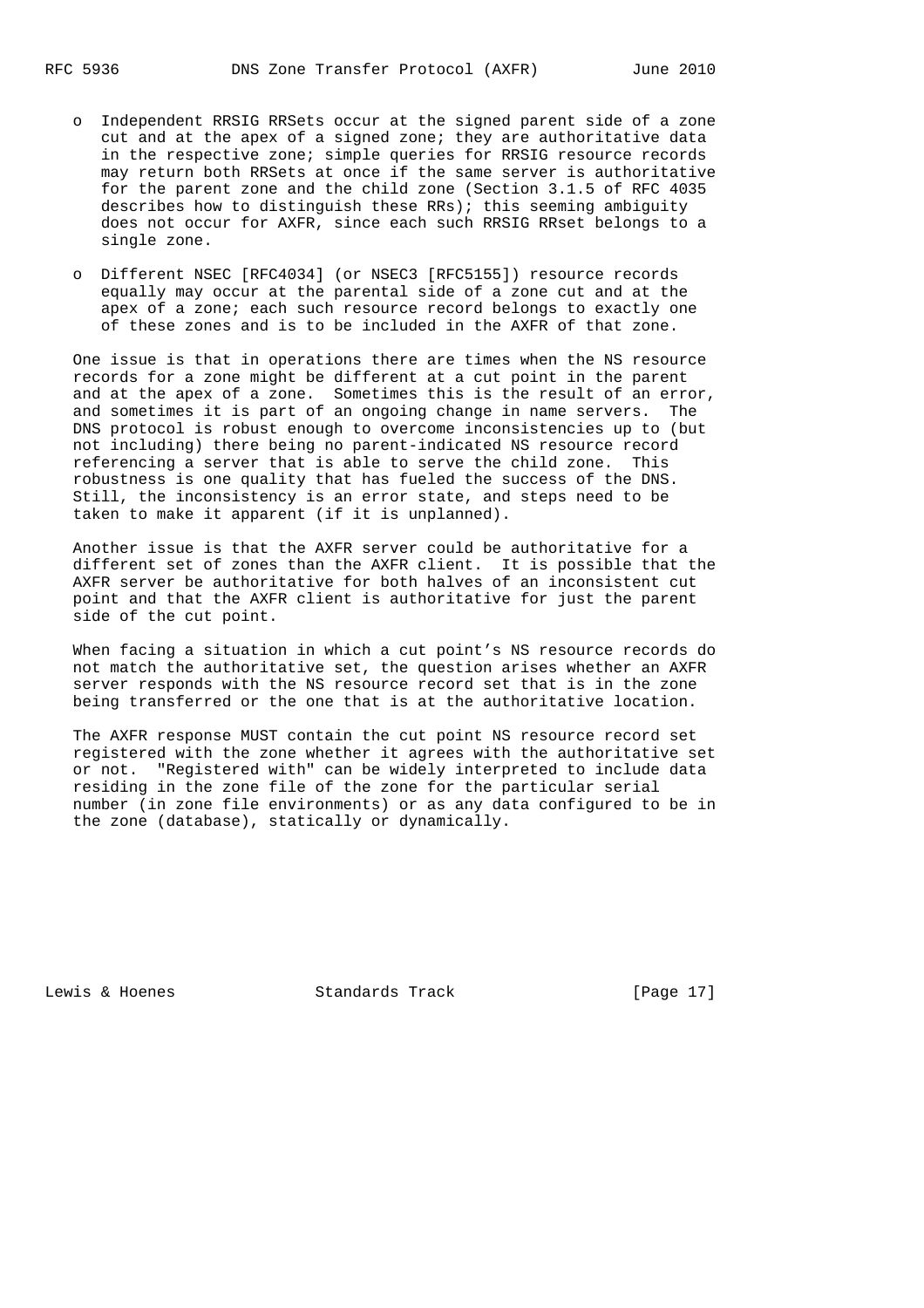The reasons for this requirement are:

- 1) The AXFR server might not be able to determine that there is an inconsistency given local data; hence, requiring consistency would mean a lot more needed work and even network retrieval of data. An authoritative server ought not be required to perform any queries.
- 2) By transferring the inconsistent NS resource records from a server that is authoritative for both the cut point and the apex to a client that is not authoritative for both, the error is exposed. For example, an authorized administrator can manually request the AXFR and inspect the results to see the inconsistent records. (A server authoritative for both halves would otherwise always answer from the more authoritative set, concealing the error.)
- 3) The inconsistent NS resource record set might indicate a problem in a registration database.
- 4) This requirement is necessary to ensure that retrieving a given (zone, serial) pair by AXFR yields the exact same set of resource records, no matter which of the zone's authoritative servers is chosen as the source of the transfer.

 If an AXFR server were allowed to respond with the authoritative NS RRset of a child zone instead of a parent-side NS RRset in the zone being transferred, the set of records returned could vary depending on whether or not the server happened to be authoritative for the child zone as well.

 The property that a given (zone, serial) pair corresponds to a single, well-defined set of records is necessary for the correct operation of incremental transfer protocols such as IXFR [RFC1995]. For example, a client may retrieve a zone by AXFR from one server, and then apply an incremental change obtained by IXFR from a different server. If the two servers have different ideas of the zone contents, the client can end up attempting to incrementally add records that already exist or to delete records that do not exist.

### 3.3. Glue Records

 As quoted in the previous section, Section 4.2.1 of RFC 1034 provides guidance and rationale for the inclusion of glue records as part of an AXFR response. And, as also argued in the previous section of this document, even when there is an inconsistency between the address in a glue record and the authoritative copy of the name server's address, the glue resource record that is registered as part of the zone for that serial number is to be included.

Lewis & Hoenes Standards Track [Page 18]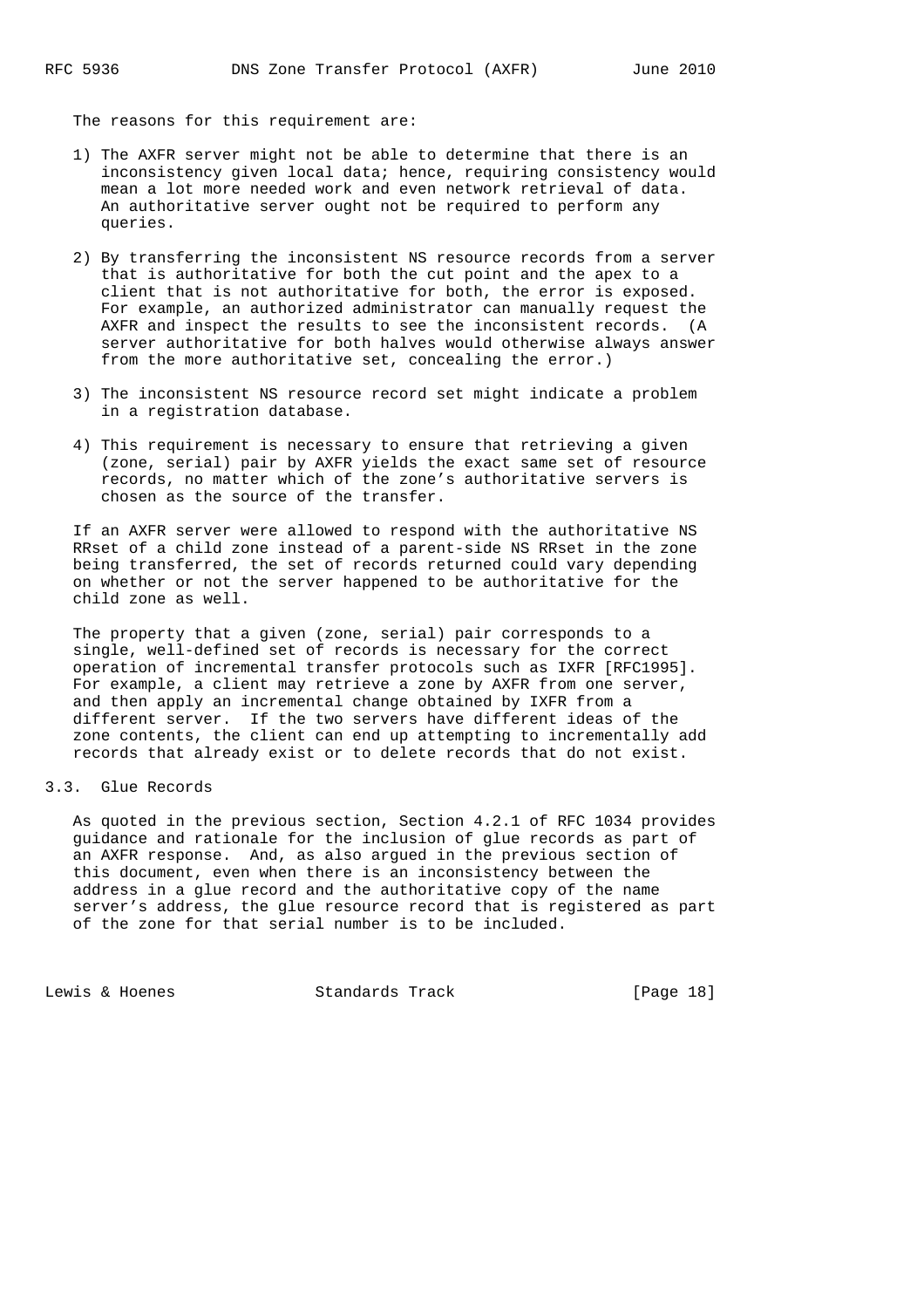This applies to glue records for any address family [IANA-AF].

 The AXFR response MUST contain the appropriate glue records as registered with the zone. The interpretation of "registered with" in the previous section applies here. Inconsistent glue records are an operational matter.

### 3.4. Name Compression

 Compression of names in DNS messages is described in RFC 1035, Section 4.1.4, "Message compression". The issue highlighted here relates to a comment made in RFC 1034, Section 3.1, "Name space specifications and terminology", which says:

When you receive a domain name or label, you should preserve its case.

("Should" in the quote predates [BCP14].)

 Since the primary objective of AXFR is to enable the client to serve the same zone content as the server, unlike such normal DNS responses that are expected to preserve the case in the query, the actual zone transfer needs to retain the case of the labels in the zone content. Hence, name compression in an AXFR message SHOULD be performed in a case-preserving manner, unlike how it is done for "normal" DNS responses. That is, although when comparing a domain name for matching, "a" equals "A", when comparing for the purposes of message compression for AXFR, "a" is not equal to "A". Note that this is not the usual definition of name comparison in the DNS protocol and represents a new understanding of the requirement on AXFR servers.

 Rules governing name compression of RDATA in an AXFR message MUST abide by the specification in "Handling of Unknown DNS Resource Record (RR) Types" [RFC3597], specifically, Section 4 on "Domain Name Compression".

### 3.5. Occluded Names

 Dynamic Update [RFC2136] operations, and in particular their interaction with DNAME [RFC2672], can have a side effect of occluding names in a zone. The addition of a delegation point via dynamic update will render all subordinate domain names to be in a limbo, still part of the zone but not available to the lookup process. The addition of a DNAME resource record has the same impact. The subordinate names are said to be "occluded".

Lewis & Hoenes Standards Track [Page 19]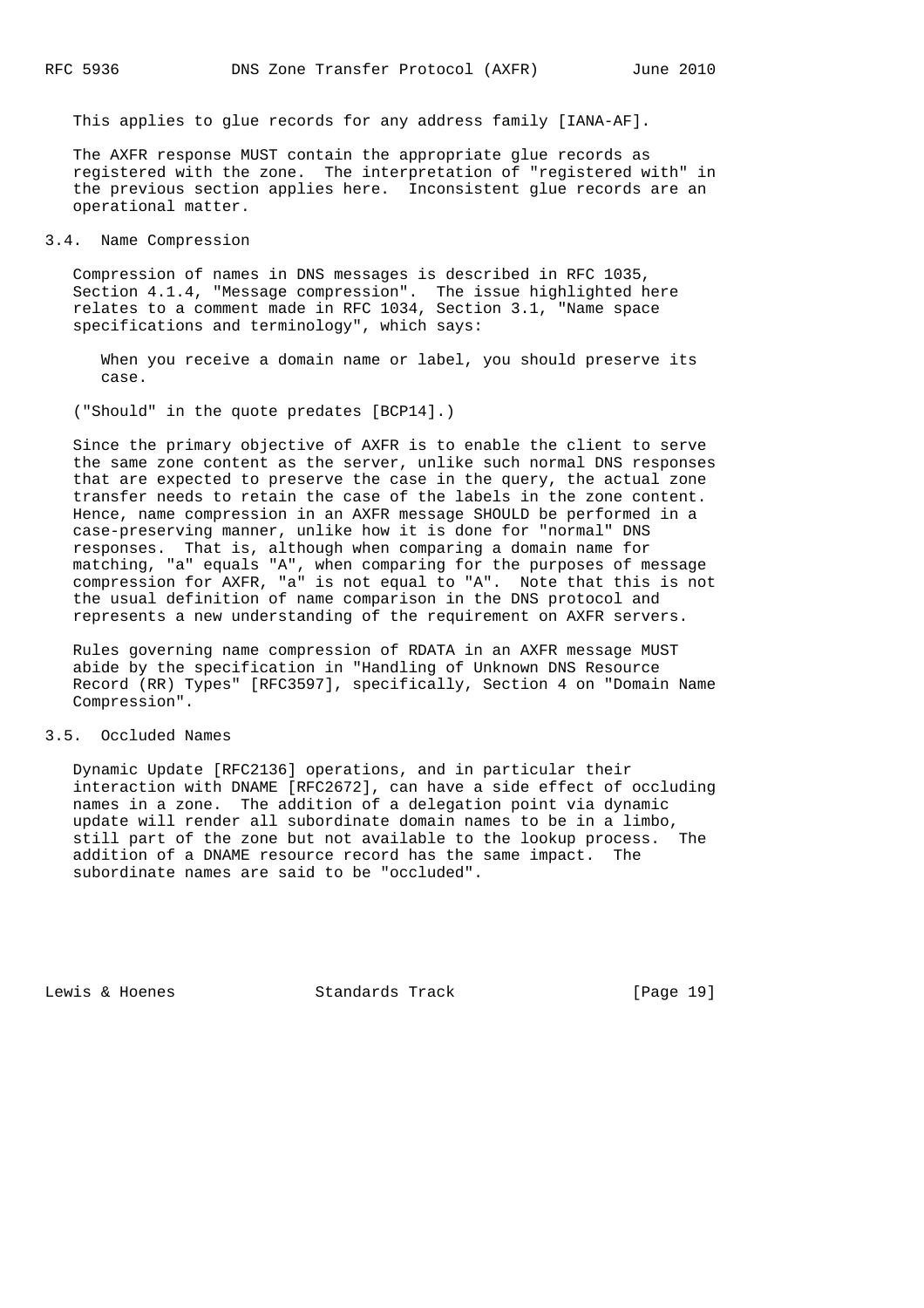Occluded names MUST be included in AXFR responses. An AXFR client MUST be able to identify and handle occluded names. The rationale for this action is based on a speedy recovery if the dynamic update operation was in error and is to be undone.

4. Transport

 AXFR sessions are currently restricted to TCP by Section 4.3.5 of RFC 1034, which states:

 Because accuracy is essential, TCP or some other reliable protocol must be used for AXFR requests.

 The restriction to TCP is also mentioned in Section 6.1.3.2 of "Requirements for Internet Hosts - Application and Support" [RFC1123].

 The most common scenario is for an AXFR client to open a TCP connection to the AXFR server, send an AXFR query, receive the AXFR response, and then close the connection. But variations of that most simple scenario are legitimate and likely: in particular, sending a query for the zone's SOA resource record first over the same TCP connection, and reusing an existing TCP connection for other queries.

 Therefore, the assumption that a TCP connection is dedicated to a single AXFR session is incorrect. This wrong assumption has led to implementation choices that prevent either multiple concurrent zone transfers or the use of an open connection for other queries.

 Since the early days of the DNS, operators who have sets of name servers that are authoritative for a common set of zones have found it desirable to be able to have multiple concurrent zone transfers in progress; this way, a name server does not have to wait for one zone transfer to complete before the next can begin. RFC 1035 did not exclude this possibility, but legacy implementations failed to support this functionality efficiently, over a single TCP connection. The remaining presence of such legacy implementations makes it necessary that new general-purpose client implementations still provide options for graceful fallback to the old behavior in their support of concurrent DNS transactions and AXFR sessions on a single TCP connection.

#### 4.1. TCP

 In the original definition, there arguably is an implicit assumption (probably unintentional) that a TCP connection is used for one and only one AXFR session. This is evidenced in the lack of an explicit requirement to copy the Question section and/or the message ID into

Lewis & Hoenes Standards Track [Page 20]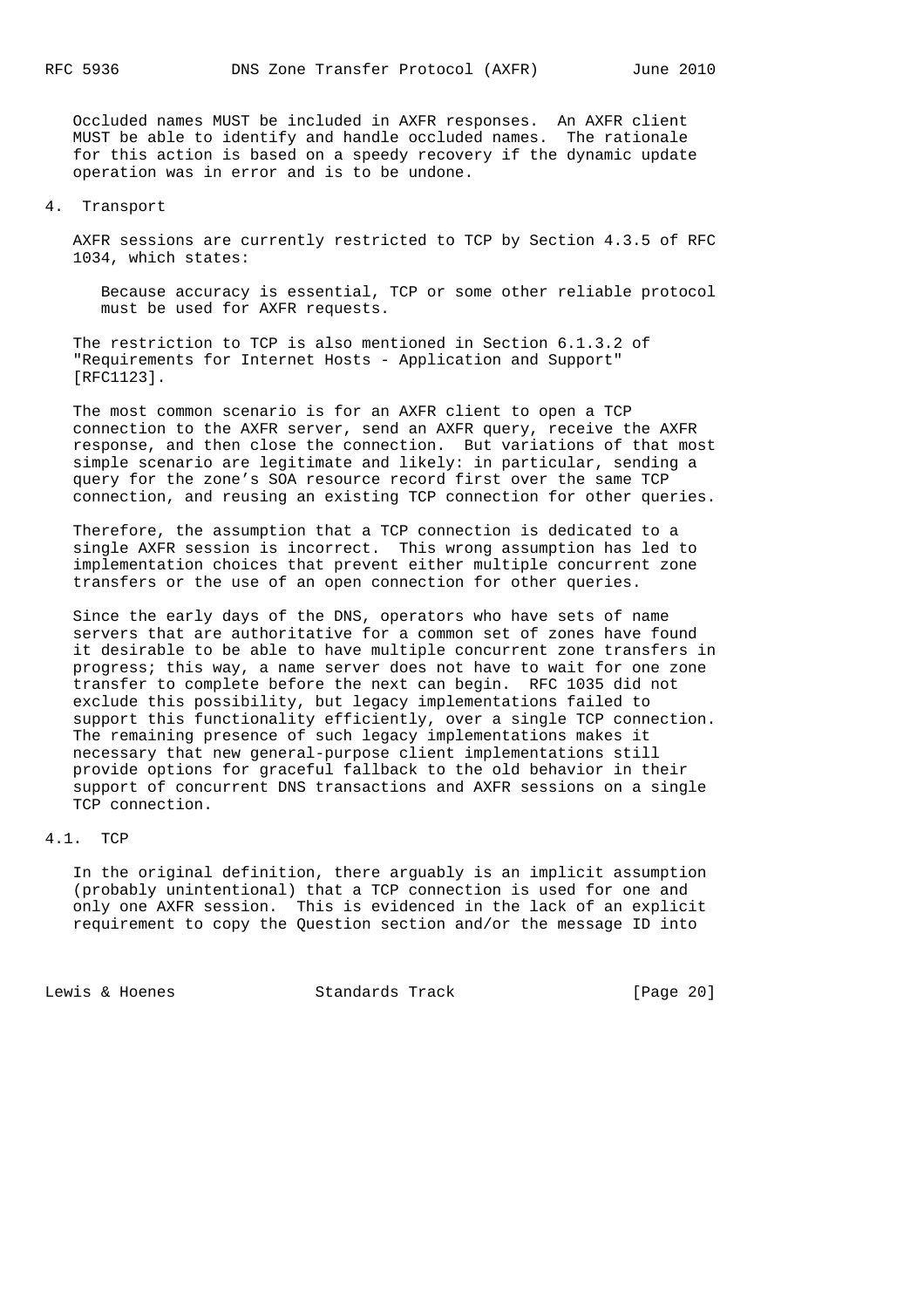responses, no explicit ordering information within the AXFR response messages, and the lack of an explicit notice indicating that a zone transfer continues in the next message.

 The guidance given below is intended to enable better performance of the AXFR exchange as well as provide guidelines on interactions with older software. Better performance includes being able to multiplex DNS message exchanges including zone transfer sessions. Guidelines for interacting with older software are generally applicable to new AXFR clients. In the reverse situation -- older AXFR client and newer AXFR server -- the server ought to operate within the specification for an older server.

#### 4.1.1. AXFR Client TCP

 An AXFR client MAY request a connection to an AXFR server for any reason. An AXFR client SHOULD close the connection when there is no apparent need to use the connection for some time period. The AXFR server ought not have to maintain idle connections; the burden of connection closure ought to be on the client. "Apparent need" for the connection is a judgment for the AXFR client and the DNS client. If the connection is used for multiple sessions, or if it is known that sessions will be coming, or if there is other query/response traffic anticipated or currently on the open connection, then there is "apparent need".

 An AXFR client can cancel the delivery of a zone only by closing the connection. However, this action will also cancel all other outstanding activity using the connection. There is no other mechanism by which an AXFR response can be cancelled.

 When a TCP connection is closed remotely (relative to the client), whether by the AXFR server or due to a network event, the AXFR client MUST cancel all outstanding sessions and non-AXFR transactions. Recovery from this situation is not straightforward. If the disruption was a spurious event, attempting to restart the connection would be proper. If the disruption was caused by a failure that proved to be persistent, the AXFR client would be wise not to spend too many resources trying to rebuild the connection. Finally, if the connection was dropped because of a policy at the AXFR server (as can be the case with older AXFR servers), the AXFR client would be wise not to retry the connection. Unfortunately, knowing which of the three cases above (momentary disruption, failure, policy) applies is not possible with certainty, and can only be assessed by heuristics. This exemplifies the general complications for clients in connection oriented protocols not receiving meaningful error responses.

Lewis & Hoenes Standards Track [Page 21]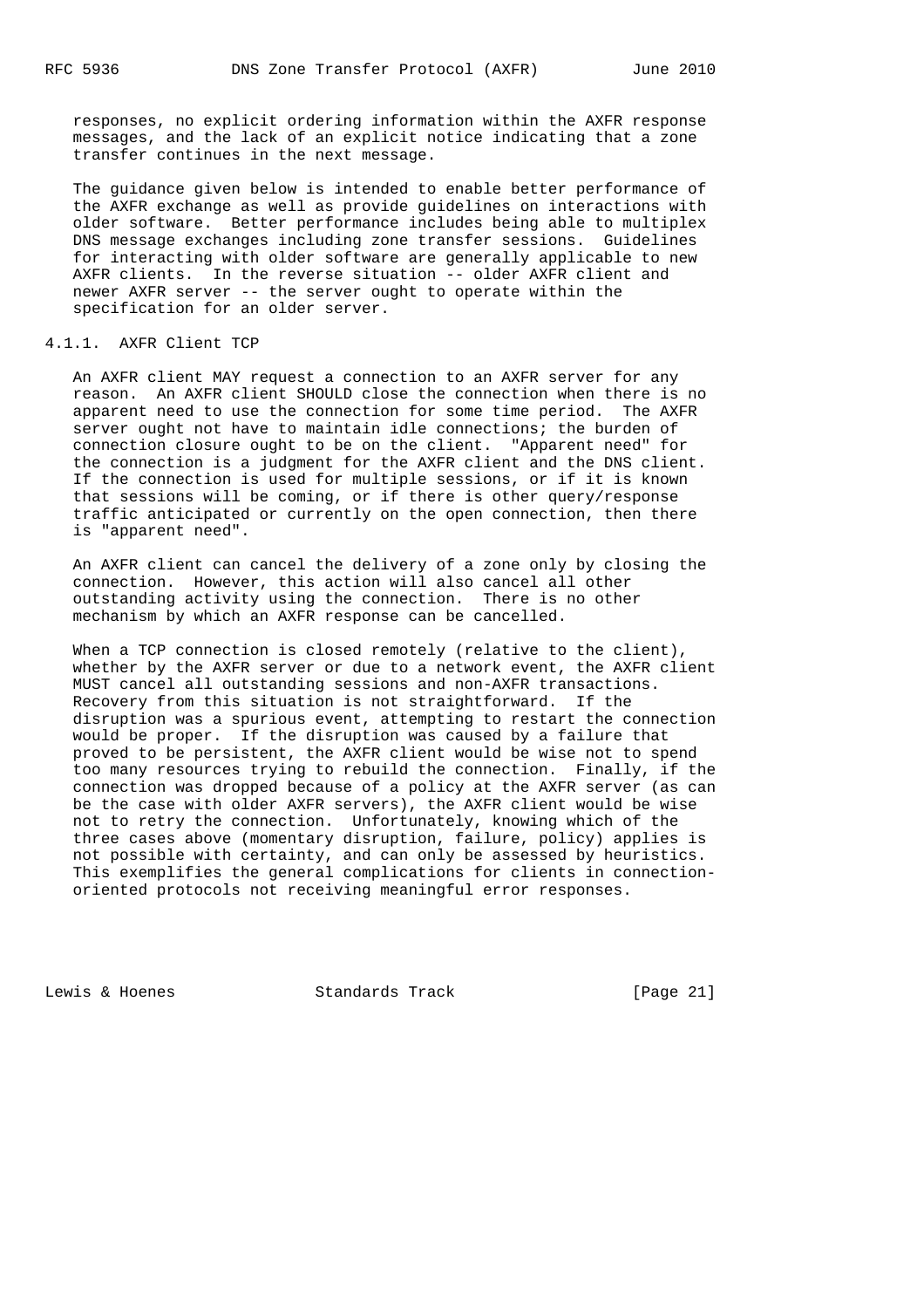An AXFR client MAY use an already opened TCP connection to start an AXFR session. Using an existing open connection is RECOMMENDED over opening a new connection. (Non-AXFR session traffic can also use an open connection.) If in doing so the AXFR client realizes that the responses cannot be properly differentiated (lack of matching query IDs, for example) or the connection is terminated for a remote reason, then the AXFR client SHOULD NOT attempt to reuse an open connection with the specific AXFR server until the AXFR server is updated (which is, of course, not an event captured in the DNS protocol).

# 4.1.2. AXFR Server TCP

 An AXFR server MUST be able to handle multiple AXFR sessions on a single TCP connection, as well as to handle other query/response transactions over it.

 If a TCP connection is closed remotely, the AXFR server MUST cancel all AXFR sessions in place. No retry activity is necessary; that is initiated by the AXFR client.

 Local policy MAY dictate that a TCP connection is to be closed. Such an action SHOULD be in reaction to limits such as those placed on the number of outstanding open connections. Closing a connection in response to a suspected security event SHOULD be done only in extreme cases, when the server is certain the action is warranted. An isolated request for a zone not on the AXFR server SHOULD receive a response with the appropriate response code and not see the connection broken.

### 4.2. UDP

 With the addition of EDNS0 and applications that require many small zones, such as in web hosting and some ENUM scenarios, AXFR sessions on UDP would now seem desirable. However, there are still some aspects of AXFR sessions that are not easily translated to UDP.

 Therefore, this document does not update RFC 1035 in this respect: AXFR sessions over UDP transport are not defined.

### 5. Authorization

 A zone administrator has the option to restrict AXFR access to a zone. This was not envisioned in the original design of the DNS but has emerged as a requirement as the DNS has evolved. Restrictions on AXFR could be for various reasons including a desire (or in some instances, having a legal requirement) to keep the bulk version of the zone concealed or to prevent the servers from handling the load

Lewis & Hoenes Standards Track [Page 22]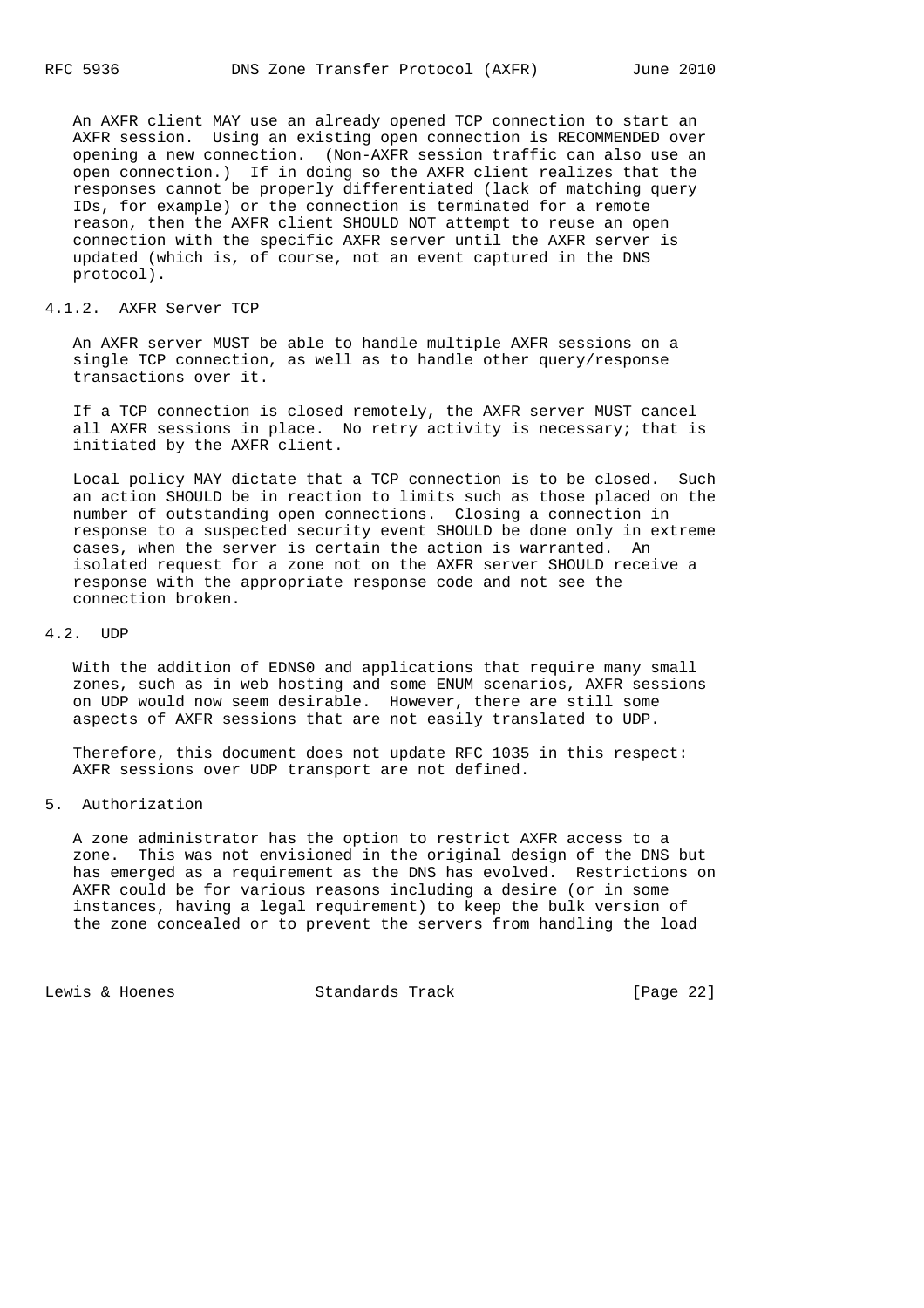incurred in serving AXFR. It has been argued that these reasons are questionable, but this document, driven by the desire to leverage the interoperable practice that has evolved since RFC 1035, acknowledges the factual requirement to provide mechanisms to restrict AXFR.

 A DNS implementation SHOULD provide means to restrict AXFR sessions to specific clients.

 An implementation SHOULD allow access to be granted to Internet Protocol addresses and ranges, regardless of whether a source address could be spoofed. Combining this with techniques such as Virtual Private Networks (VPNs) [RFC2764] or Virtual LANs has proven to be effective.

 A general-purpose implementation is RECOMMENDED to implement access controls based upon "Secret Key Transaction Authentication for DNS (TSIG)" [RFC2845] and/or "DNS Request and Transaction Signatures ( SIG(0)s )" [RFC2931].

 A general-purpose implementation SHOULD allow access to be open to all AXFR requests. That is, an operator ought to be able to allow any AXFR query to be granted.

 A general-purpose implementation SHOULD NOT have a default policy for AXFR requests to be "open to all". For example, a default could be to restrict transfers to addresses selected by the DNS administrator(s) for zones on the server.

# 6. Zone Integrity

 An AXFR client MUST ensure that only a successfully transferred copy of the zone data can be used to serve this zone. Previous description and implementation practice has introduced a two-stage model of the whole zone synchronization procedure: Upon a trigger event (e.g., when polling of a SOA resource record detects a change in the SOA serial number, or when a DNS NOTIFY request [RFC1996] is received), the AXFR session is initiated, whereby the zone data are saved in a zone file or database (this latter step is necessary anyway to ensure proper restart of the server); upon successful completion of the AXFR operation and some sanity checks, this data set is "loaded" and made available for serving the zone in an atomic operation, and flagged "valid" for use during the next restart of the DNS server; if any error is detected, this data set MUST be deleted, and the AXFR client MUST continue to serve the previous version of the zone, if it did before. The externally visible behavior of an AXFR client implementation MUST be equivalent to that of this two stage model.

Lewis & Hoenes Standards Track [Page 23]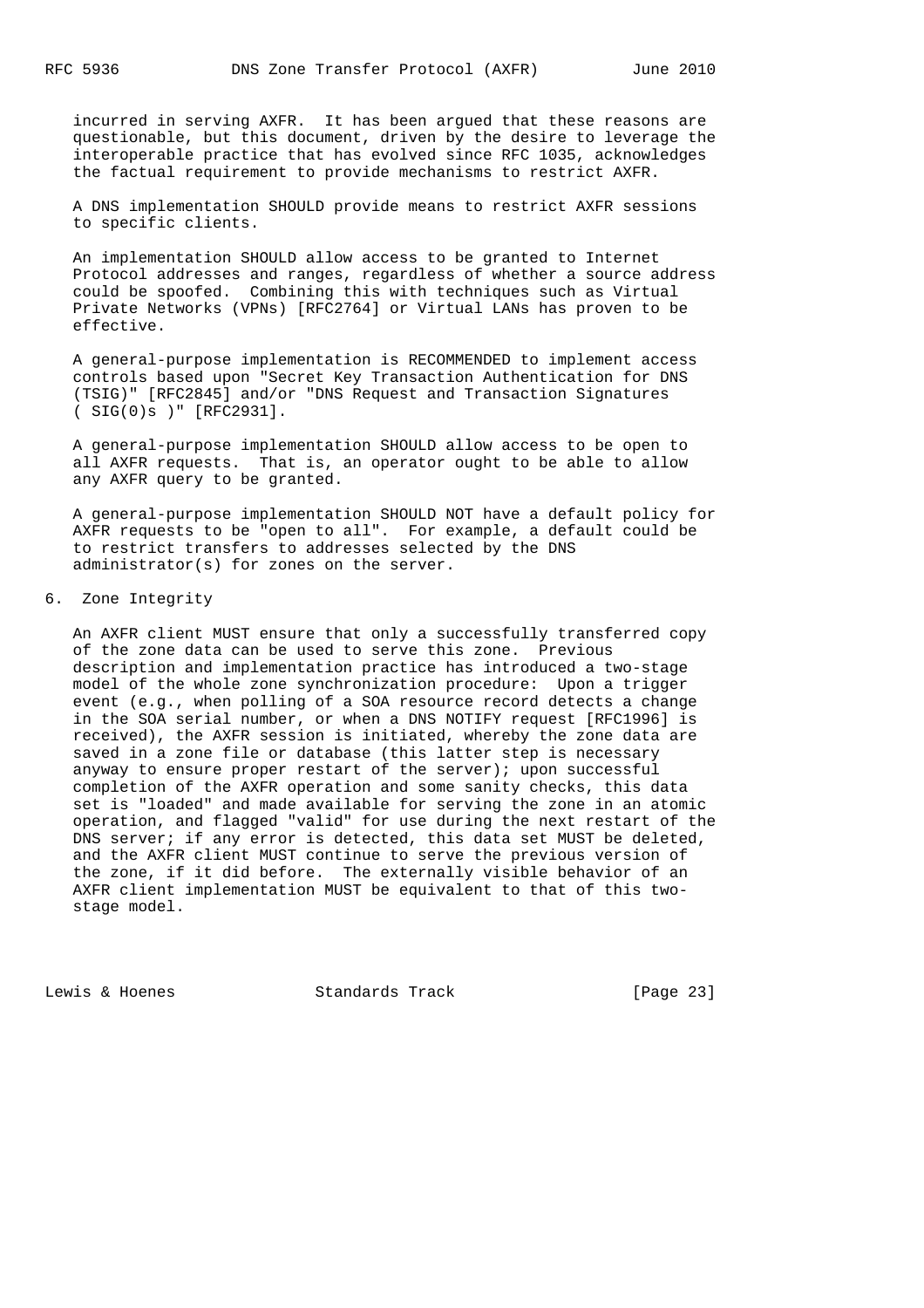If an AXFR client rejects data obtained in an AXFR session, it SHOULD remember the serial number and MAY attempt to retrieve the same zone version again. The reason the same retrieval could make sense is that the reason for the rejection could be rooted in an implementation detail of one AXFR server used for the zone and not present in another AXFR server used for the zone.

 Ensuring that an AXFR client does not accept a forged copy of a zone is important to the security of a zone. If a zone operator has the opportunity, protection can be afforded via dedicated links, physical or virtual via a VPN among the authoritative servers. But there are instances in which zone operators have no choice but to run AXFR sessions over the global public Internet.

 Besides best attempts at securing TCP connections, DNS implementations SHOULD provide means to make use of "Secret Key Transaction Authentication for DNS (TSIG)" [RFC2845] and/or "DNS Request and Transaction Signatures ( SIG(0)s )" [RFC2931] to allow AXFR clients to verify the contents. These techniques MAY also be used for authorization.

# 7. Backwards Compatibility

 Describing backwards compatibility is difficult because of the lack of specifics in the original definition. In this section, some hints at building in backwards compatibility are given, mostly repeated from the relevant earlier sections.

 Backwards compatibility is not necessary, but the greater the extent of an implementation's compatibility, the greater its interoperability. For turnkey implementations, this is not usually a concern. For general-purpose implementations, this takes on varying levels of importance, depending on the implementer's desire to maintain interoperability.

 It is unfortunate that a need to fall back to older behavior cannot be discovered, and thus has to be noted in a configuration file. An implementation SHOULD, in its documentation, encourage operators to periodically review AXFR clients and servers it has made notes about repeatedly, as old software gets updated from time to time.

# 7.1. Server

 An AXFR server has the luxury of being able to react to an AXFR client's abilities, with the exception of knowing whether the client can accept multiple resource records per AXFR response message. The knowledge that a client is so restricted cannot be discovered; hence, it has to be set by configuration.

Lewis & Hoenes Standards Track [Page 24]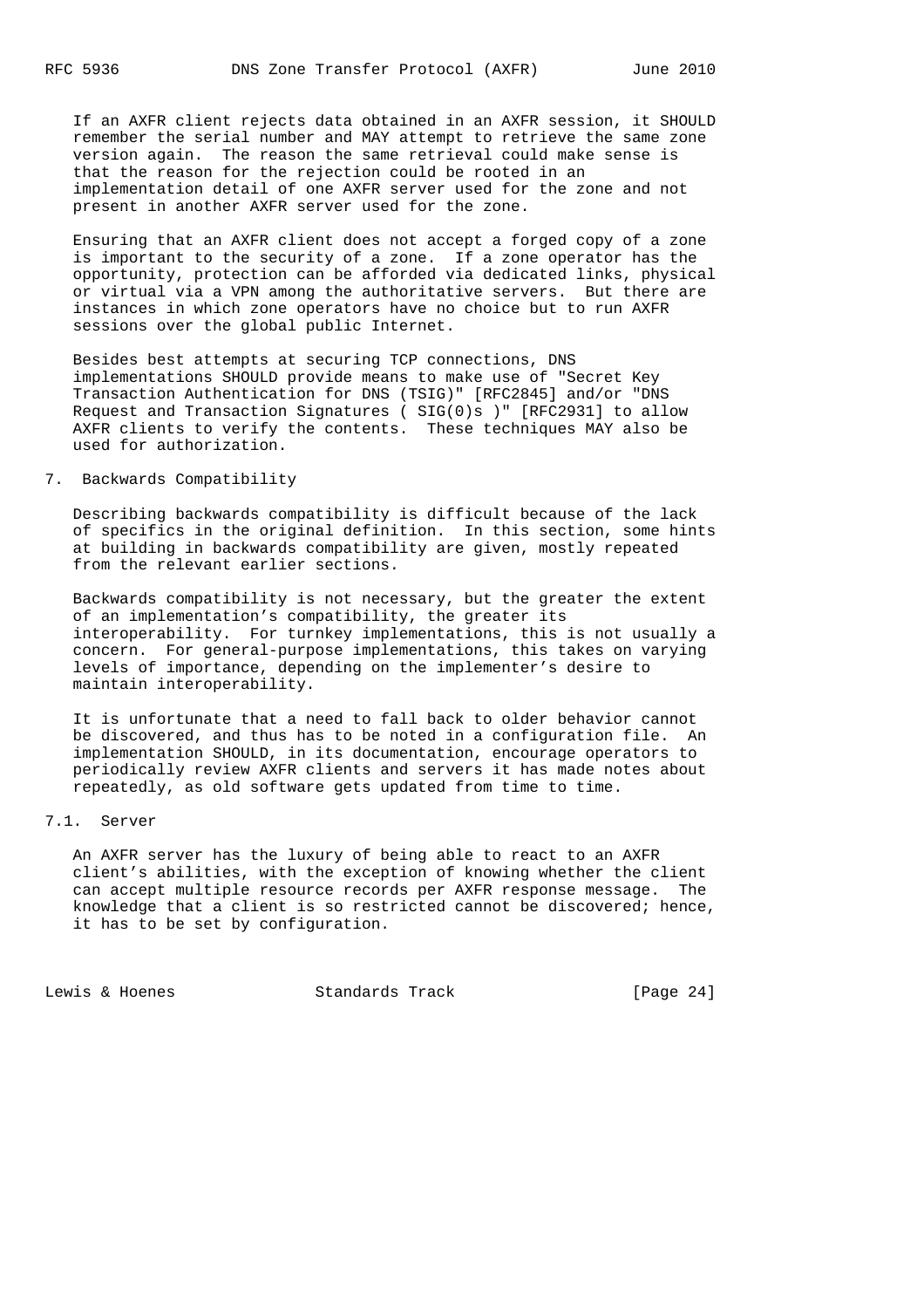An implementation of an AXFR server MAY permit configuring, on a per AXFR client basis, the necessity to revert to a single resource record per message; in that case, the default SHOULD be to use multiple records per message.

### 7.2. Client

 An AXFR client has the opportunity to try other features (i.e., those not defined by this document) when querying an AXFR server.

 Attempting to issue multiple DNS queries over a TCP transport for an AXFR session SHOULD be aborted if it interrupts the original request, and SHOULD take into consideration whether the AXFR server intends to close the connection immediately upon completion of the original (connection-causing) zone transfer.

### 8. Security Considerations

 This document is a clarification of a mechanism outlined in RFCs 1034 and 1035 and as such does not add any new security considerations. RFC 3833 [RFC3833] is devoted entirely to security considerations for the DNS; its Section 4.3 delineates zone transfer security aspects from the security threats addressed by DNSSEC.

 Concerns regarding authorization, traffic flooding, and message integrity are mentioned in "Authorization" (Section 5), "TCP" (Section 4.1), and "Zone Integrity" (Section 6).

# 9. IANA Considerations

 IANA has added a reference to this RFC in the AXFR (252) row of the "Resource Record (RR) TYPEs" subregistry of the "Domain Name System (DNS) Parameters" registry.

### 10. Internationalization Considerations

 The AXFR protocol is transparent to the parts of DNS zone content that can possibly be subject to Internationalization considerations. It is assumed that for DNS labels and domain names, the issue has been solved via "Internationalizing Domain Names in Applications (IDNA)" [RFC3490] or its successor(s).

# 11. Acknowledgments

 Earlier draft versions of this document have been edited by Andreas Gustafsson. In his latest draft version, this acknowledgment appeared:

Lewis & Hoenes Standards Track [Page 25]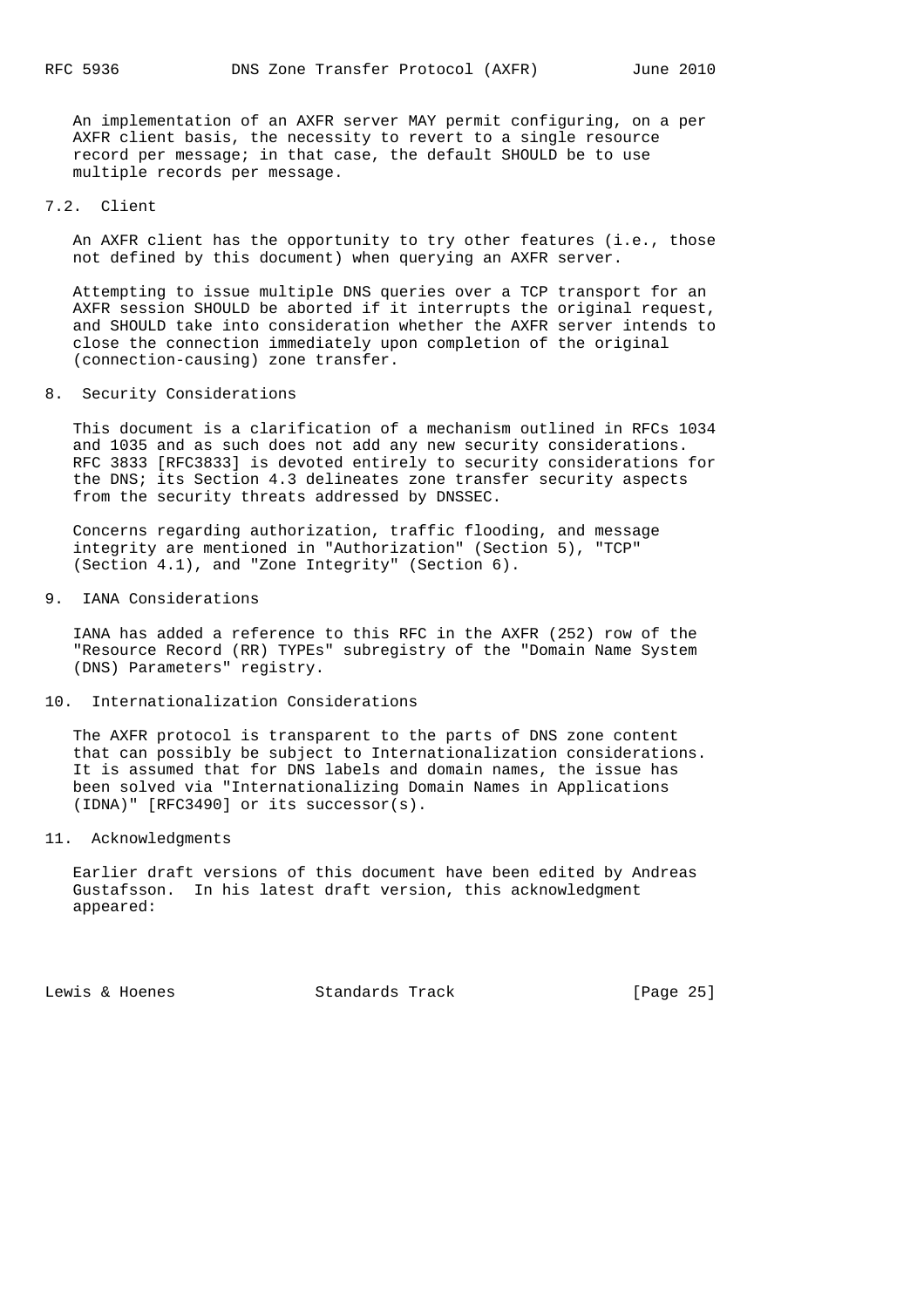Many people have contributed input and commentary to earlier versions of this document, including but not limited to Bob Halley, Dan Bernstein, Eric A. Hall, Josh Littlefield, Kevin Darcy, Robert Elz, Levon Esibov, Mark Andrews, Michael Patton, Peter Koch, Sam Trenholme, and Brian Wellington.

 Comments on later draft versions have come from these individuals: Mark Andrews, Paul Vixie, Wouter Wijngaards, Iain Calder, Tony Finch, Ian Jackson, Andreas Gustafsson, Brian Wellington, Niall O'Reilly, Bill Manning, and other participants of the DNSEXT working group. Significant comments from the IETF at large have been received from Subramanian Moonesamy, Chris Lonvick, and Vijay K. Gurbani.

 Edward Lewis served as a patiently listening sole document editor for two years.

12. References

 All "RFC" references below -- like all RFCs -- and information about the RFC series can be obtained from the RFC Editor web site at http://www.rfc-editor.org.

# 12.1. Normative References

| [BCP14] | Bradner, S., "Key words for use in RFCs to Indicate |  |  |  |  |  |  |
|---------|-----------------------------------------------------|--|--|--|--|--|--|
|         | Requirement Levels", BCP 14, RFC 2119, March 1997.  |  |  |  |  |  |  |

- [RFC0793] Postel, J., "Transmission Control Protocol", STD 7, RFC 793, September 1981.
- [RFC0768] Postel, J., "User Datagram Protocol", STD 6, RFC 768, August 1980.
- [RFC1034] Mockapetris, P., "Domain names concepts and facilities", STD 13, RFC 1034, November 1987.
- [RFC1035] Mockapetris, P., "Domain names implementation and specification", STD 13, RFC 1035, November 1987.
- [RFC1123] Braden, R., Ed., "Requirements for Internet Hosts Application and Support", STD 3, RFC 1123, October 1989.
- [RFC1995] Ohta, M., "Incremental Zone Transfer in DNS", RFC 1995, August 1996.
- [RFC1996] Vixie, P., "A Mechanism for Prompt Notification of Zone Changes (DNS NOTIFY)", RFC 1996, August 1996.

Lewis & Hoenes Standards Track [Page 26]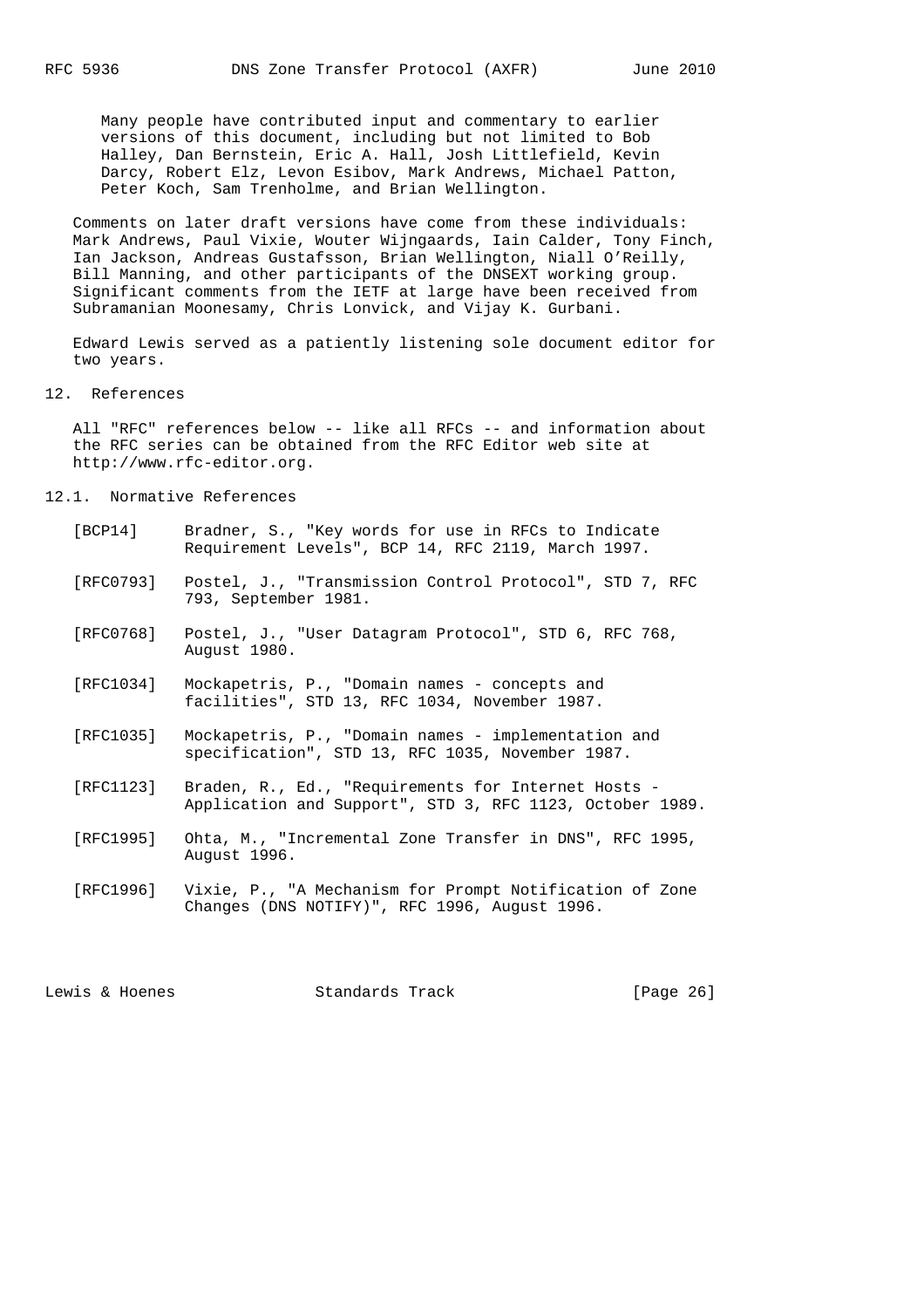- [RFC2136] Vixie, P., Ed., Thomson, S., Rekhter, Y., and J. Bound, "Dynamic Updates in the Domain Name System (DNS UPDATE)", RFC 2136, April 1997.
- [RFC2181] Elz, R. and R. Bush, "Clarifications to the DNS Specification", RFC 2181, July 1997.
- [RFC2671] Vixie, P., "Extension Mechanisms for DNS (EDNS0)", RFC 2671, August 1999.
- [RFC2672] Crawford, M., "Non-Terminal DNS Name Redirection", RFC 2672, August 1999.
- [RFC2845] Vixie, P., Gudmundsson, O., Eastlake 3rd, D., and B. Wellington, "Secret Key Transaction Authentication for DNS (TSIG)", RFC 2845, May 2000.
- [RFC2930] Eastlake 3rd, D., "Secret Key Establishment for DNS (TKEY RR)", RFC 2930, September 2000.
- [RFC2931] Eastlake 3rd, D., "DNS Request and Transaction Signatures ( SIG(0)s )", RFC 2931, September 2000.
- [RFC3425] Lawrence, D., "Obsoleting IQUERY", RFC 3425, November 2002.
- [RFC3597] Gustafsson, A., "Handling of Unknown DNS Resource Record (RR) Types", RFC 3597, September 2003.
- [RFC4033] Arends, R., Austein, R., Larson, M., Massey, D., and S. Rose, "DNS Security Introduction and Requirements", RFC 4033, March 2005.
- [RFC4034] Arends, R., Austein, R., Larson, M., Massey, D., and S. Rose, "Resource Records for the DNS Security Extensions", RFC 4034, March 2005.
- [RFC4035] Arends, R., Austein, R., Larson, M., Massey, D., and S. Rose, "Protocol Modifications for the DNS Security Extensions", RFC 4035, March 2005.
- [RFC4509] Hardaker, W., "Use of SHA-256 in DNSSEC Delegation Signer (DS) Resource Records (RRs)", RFC 4509, May 2006.
- [RFC4635] Eastlake 3rd, D., "HMAC SHA (Hashed Message Authentication Code, Secure Hash Algorithm) TSIG Algorithm Identifiers", RFC 4635, August 2006.

Lewis & Hoenes Standards Track [Page 27]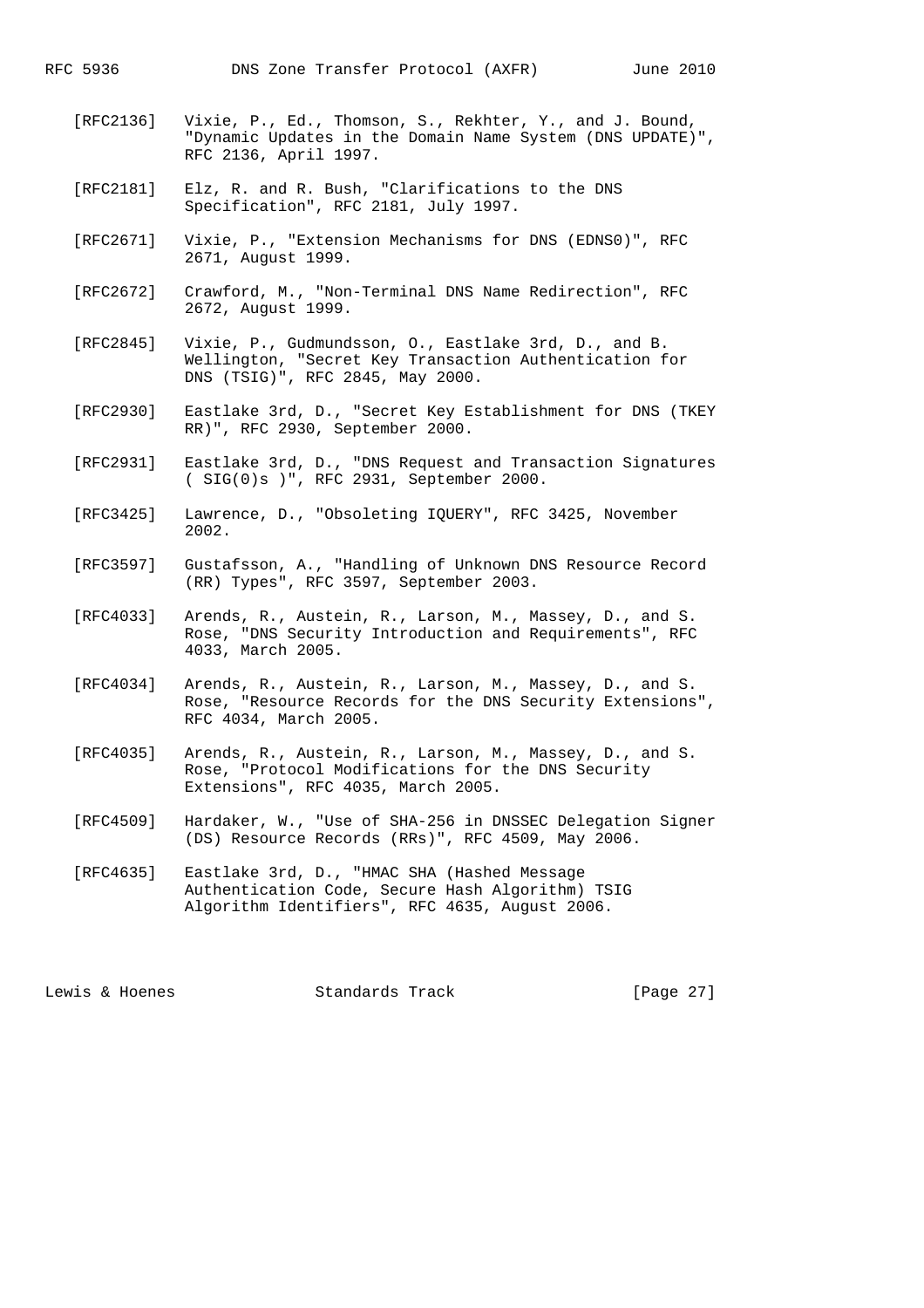- [RFC5155] Laurie, B., Sisson, G., Arends, R., and D. Blacka, "DNS Security (DNSSEC) Hashed Authenticated Denial of Existence", RFC 5155, March 2008.
- [RFC5395] Eastlake 3rd, D., "Domain Name System (DNS) IANA Considerations", BCP 42, RFC 5395, November 2008.
- [RFC5702] Jansen, J., "Use of SHA-2 Algorithms with RSA in DNSKEY and RRSIG Resource Records for DNSSEC", RFC 5702, October 2009.

## 12.2. Informative References

- [DNSVALS] IANA Registry "Domain Name System (DNS) Parameters", http://www.iana.org/.
- [IANA-AF] IANA Registry "Address Family Numbers", http://www.iana.org/.
- [RFC2764] Gleeson, B., Lin, A., Heinanen, J., Armitage, G., and A. Malis, "A Framework for IP Based Virtual Private Networks", RFC 2764, February 2000.
- [RFC3490] Faltstrom, P., Hoffman, P., and A. Costello, "Internationalizing Domain Names in Applications (IDNA)", RFC 3490, March 2003.
- [RFC3833] Atkins, D. and R. Austein, "Threat Analysis of the Domain Name System (DNS)", RFC 3833, August 2004.
- [DNSSEC-U] Weiler, S. and D. Blacka, "Clarifications and Implementation Notes for DNSSECbis", Work in Progress, March 2010.

Lewis & Hoenes Standards Track [Page 28]